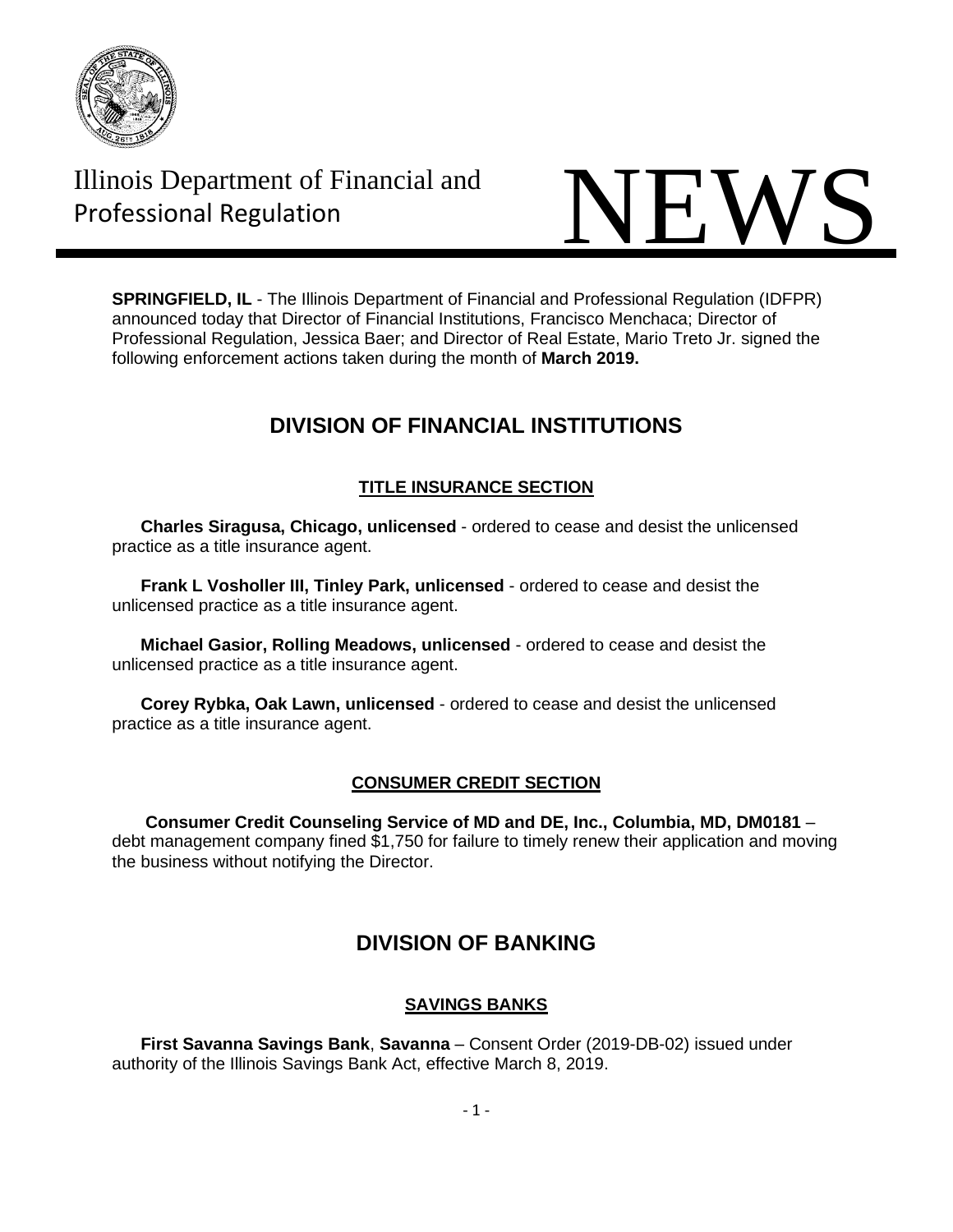# **DIVISION OF PROFESSIONAL REGULATION**

## **UNLICENSED**

 **Anthony David Salon & Spa, Inc., Elk Grove Village, unlicensed** - ordered to cease and desist the unlicensed operation of a shop/salon.

 **Chuks Okwuje, Chicago, unlicensed** - ordered to cease and desist the advertising and offering of architectural services and assessed a \$500 civil penalty.

 **Tres Exterior, Inc., Des Plaines, unlicensed** - ordered to cease and desist the unlicensed practice as a roofing contractor.

 **Nicole Zucchero, Addison, unlicensed** - ordered to cease and desist the unlicensed practice of cosmetology.

## **ARCHITECT**

 **Robert Bowman, Forest Park, 001016217** - architect license reprimanded based on a Missouri disciplinary action issued to respondent for engaging in the design of a commercial project in St. Peters, MO without a valid Missouri architect license.

 **Carlos Concepcion, Chicago, 001015282** - architect license suspended for failure to file and/or pay Illinois state income taxes.

 **Gregory Goss, Evanston, 001011177** - architect license suspended for failure to file and/or pay Illinois state income taxes.

## **ATHLETIC TRAINER**

 **Joseph Schilling, Los Angeles, CA, 0021687980024** - boxing license placed on non-reporting probation for two years and fined \$5,000 for unprofessional conduct.

#### **BARBER, COSMETOLOGY, ESTHETICS, NAIL TECHNOLOGY AND HAIR BRAIDING**

 **Rhamell Moore El, Chicago, 006065463** - barber license suspended for being more than 30 days delinquent in the payment of child support.

 **Alexis Mulderink, Chicago, 131009992** - licensed esthetician license indefinitely suspended due to failure to file and/or pay Illinois state income tax.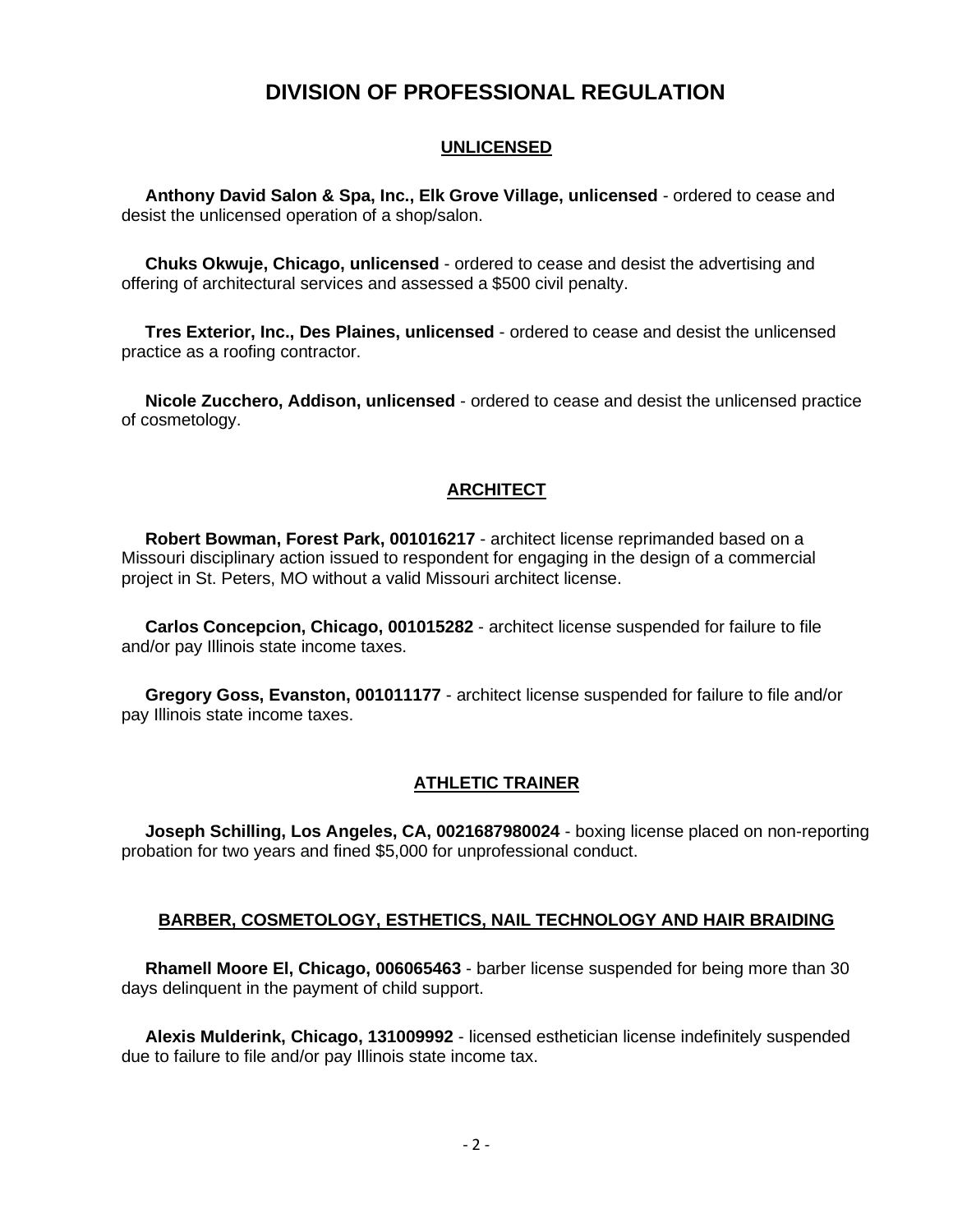**Andrea Murray, Chicago, 011263923** - cosmetologist license indefinitely suspended due to failure to file and/or pay Illinois state income tax.

 **Khanh Nguyen, Effingham, 169015750** - nail technician license placed in refuse to renew status for being more than 30 days delinquent in the payment of child support.

 **Bamidele Ojo-Fati, Minneapolis, MN, 131010789** - licensed esthetician license indefinitely suspended due to failure to file and/or pay Illinois state income tax.

 **Ashley Olive, Chicago, 011268977** - cosmetologist license suspended for failure to file and/or pay Illinois state income taxes.

 **Oana Patran, Chicago, 131003351** - esthetician license reprimanded and fined \$250 for exceeding the scope of her license and practicing while her license had lapsed.

 **Jenny Sztochmal, Bartlett, 169006037** - nail technician license indefinitely suspended due to failure to file and/or pay Illinois state income tax.

 **Shauna Ziebart, New Lenox, 011318999** - cosmetologist license suspended for failure to file and/or pay Illinois state income taxes.

#### **DENTISTRY**

 **Jack Li, Chicago, 019014614** - dental license indefinitely suspended due to unprofessional conduct.

 **Gregory Bell, Chicago, 019022058** - dental license suspended for 60 days, followed by indefinite probation for a minimum of 30 months and fined \$5,000 due to his engaging in unprofessional conduct through billing irregularities and failing to obtain fully informed consent prior to dental procedures.

 **Maridith De Jesus, Tampa, FL, 019024325** - dental license reprimanded due to unprofessional conduct.

 **Christian Foltys, Manhattan, 019021119** - dental license placed on probation for six months due to professional incompetence as manifest by poor standards of care.

 **Eugene Ingles, Grayslake, 019021130** - dental license indefinitely suspended due to failure to file and/or pay Illinois state income tax.

 **Stanley Joseph, Park Ridge, 019021438** - dental license reprimanded with continuing education requirements and fined \$2,500 due to allegedly engaging in irregular billing practices by using incorrect billing codes and failing to adequately keep and maintain dental patient records.

 **Michael Lakota, Shorewood, 019024189** - dental license suspended for being more than 30 days delinquent in the payment of child support.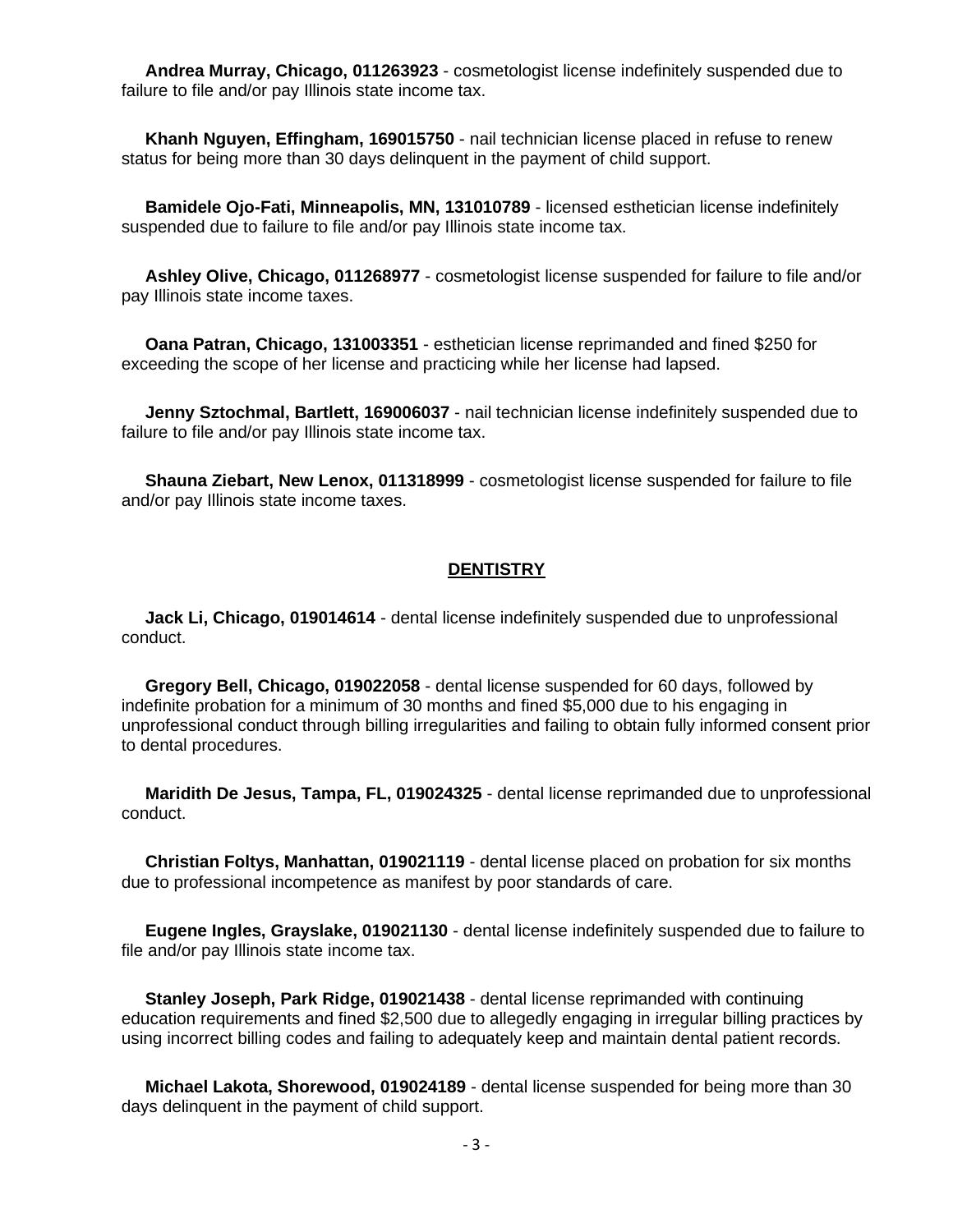**Raymond Lavigne, Palatine, 019016118** - dental license restored to indefinite probation.

 **James Morrone, Oak Brook, 019017336** - dental license restored to indefinite probation for a minimum of four years and fined \$2,500, **137000376** - dental sedation license indefinitely suspended for a minimum of four years and **319013767, 319006987 and 319018341** - controlled substance licenses indefinitely suspended for a minimum of four years for failing to comply with the terms of a prior consent order.

# **PRIVATE DETECTIVE, PRIVATE ALARM, PRIVATE SECURITY, FINGERPRINT VENDOR, AND LOCKSMITH**

 **John Bailey, Chicago, 129147775** - permanent employee registration card suspended for failure to file and/or pay Illinois state income tax.

 **Sydney Bates, Willowbrook, 129401691** - permanent employee registration card suspended for failure to file and/or pay Illinois state income taxes.

 **Michael Beddingfield, Berwyn, 129314969** - permanent employee registration card indefinitely suspended due to criminal conviction and failure to report.

 **Albert Belcher, Chicago, 129033192** - permanent employee registration card suspended for failure to file and/or pay Illinois state income tax.

 **Daniel Berman, Rockford, 129300185** - permanent employee registration card suspended for failure to file and/or pay Illinois state income tax.

 **Isaac Braun, Normal, 129405204** - permanent employee registration card indefinitely suspended due to failure to report.

 **Karlief Brimage, Chicago, 129289466** - permanent employee registration card suspended for failure to file and/or pay Illinois state income taxes.

 **Jayshon Brown, Chicago, 129399007** - permanent employee registration card indefinitely suspended due to failure to report.

 **Brandell Brown, Chicago, 129427876** - permanent employee registration card suspended for failure to file and/or pay Illinois state income taxes.

 **Walter Cartwright, Richton Park, 129258951** - permanent employee registration card suspended for failure to file and/or pay Illinois state income taxes.

 **Raven Cashaw, Naperville, 129324537** - permanent employee registration card suspended for failure to file and/or pay Illinois state income taxes.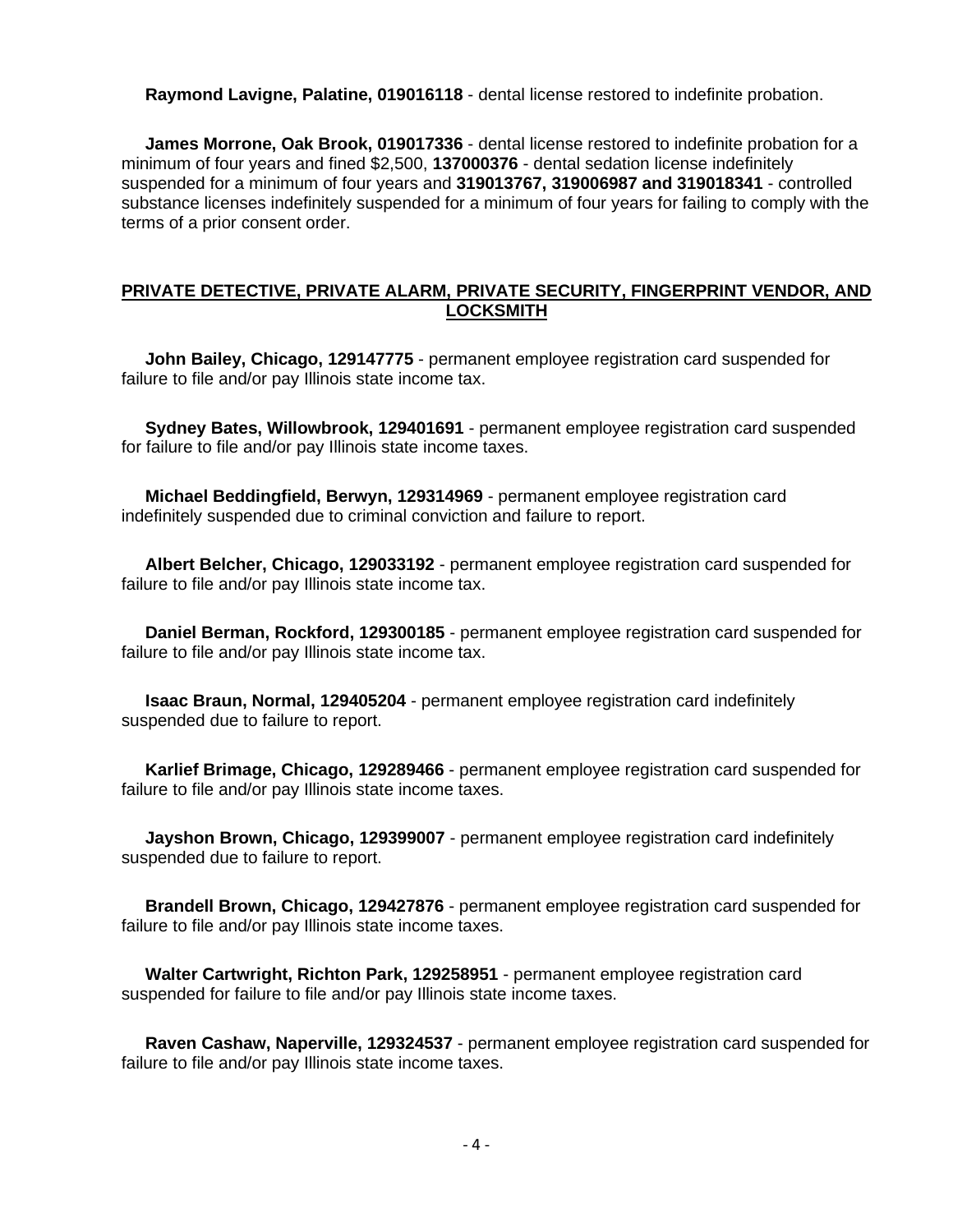**Mickey Chatman, Calumet Park, 129388991** - permanent employee registration card suspended for failure to file and/or pay Illinois state income tax.

 **Paul Coy, Hoffman Estates, 129419399** - permanent employee registration card indefinitely suspended for a minimum of six months due to failure to report.

 **Deronce Curd, El Paso, 129398922** - permanent employee registration card suspended for failure to file and/or pay Illinois state income taxes.

 **Dwayne Early, Calumet City, 129409664** - permanent employee registration card indefinitely suspended due to failure to report.

 **Robert Eldridge, Bridgeview, 129387836** - permanent employee registration card suspended for failure to file and/or pay Illinois state income taxes.

 **Corey Gavin, Joliet, 129407857** - permanent employee registration card placed in refuse to renew status for being more than 30 days delinquent in the payment of child support.

 **Marco Gaytan, Evanston, 129419946** - permanent employee registration card suspended for failure to file and/or pay Illinois state income taxes.

 **Rosalyn Gibson, Chicago, 129336106** - permanent employee registration card indefinitely suspended for failure to file and/or pay Illinois state income tax.

 **Erik Hamilton, Pontiac, 129400935** - permanent employee registration card indefinitely suspended due to criminal conviction and failure to report.

 **Hyson Harper, Chicago, 129406798** - permanent employee registration card suspended for failure to file and/or pay Illinois state income taxes.

 **Kamariah Harper, Richton Park, 129424860** - permanent employee registration card suspended for failure to file and/or pay Illinois state income taxes.

 **Waking Harris, Chicago, 129417384** - permanent employee registration card suspended for failure to file and/or pay Illinois state income taxes.

 **James Hatter, Matteson, 129419113** - permanent employee registration card suspended for being more than 30 days delinquent in the payment of child support.

 **Danielle Hill, Chicago, 129278978** - permanent employee registration card placed on nonreporting probation for one year due to failure to report.

 **Randall Hinton, Lynwood, 201902501** - permanent employee registration card suspended for being more than 30 days delinquent in the payment of child support.

 **Thomas Hollingsworth, Bureau, 129396532** - permanent employee registration card placed in refuse to renew status for being more than 30 days delinquent in the payment of child support.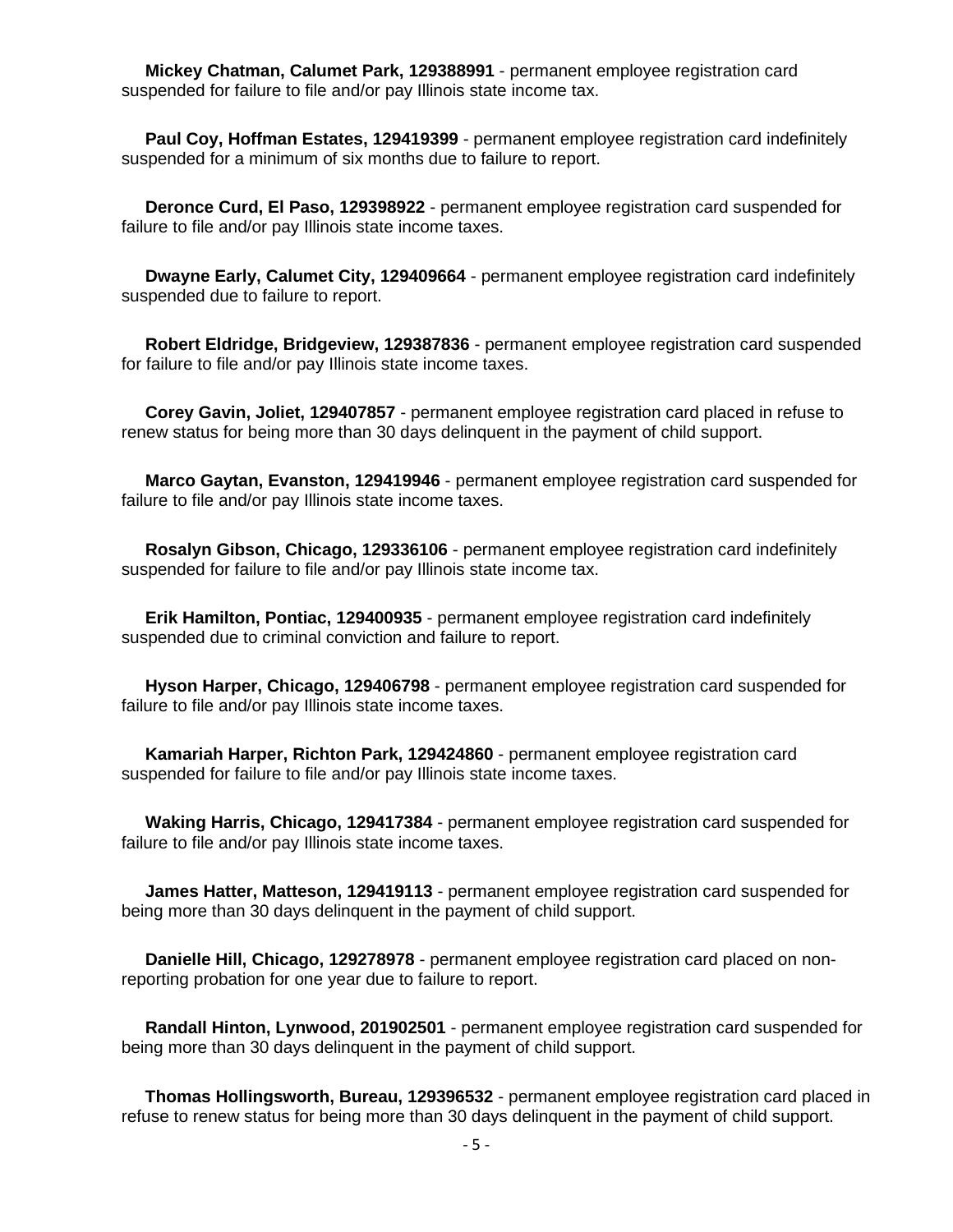**Darwin Hoover, Zion, 129424243** - permanent employee registration card indefinitely suspended for failure to file and/or pay Illinois state income tax.

 **Ismael Irizarry, Chicago, 129258941** - permanent employee registration card indefinitely suspended for being more than 30 days delinquent in the payment of child support.

 **Darrick Jackson, Chicago, 129194699** - permanent employee registration card suspended for failure to file and/or pay Illinois state income taxes.

 **Jeanette Jacox, Chicago, 129424619** - permanent employee registration card suspended for failure to file and/or pay Illinois state income taxes.

 **Theresa Johnson, Chicago, 129347345** - permanent employee registration card suspended for failure to file and/or pay Illinois state income taxes.

 **Victor Johnson, Champaign, 129312096** - permanent employee registration card indefinitely suspended for being more than 30 days delinquent in the payment of child support.

 **Sonyia Jones, Chicago, 129315076** - permanent employee registration card suspended for failure to file and/or pay Illinois state income taxes.

 **Robert Kelly, Chicago, 129426839** - permanent employee registration card suspended for failure to file and/or pay Illinois state income taxes.

 **Glen Lee, Chicago, 129421185** - permanent employee registration card suspended for failure to file and/or pay Illinois state income taxes.

 **Alicia Lesure, Chicago, 129407429** - permanent employee registration card placed in refuse to renew status due to criminal conviction and failure to report.

 **Kenneth Lumpkin, Chicago, 129358757** - permanent employee registration card placed on non-reporting probation for one year due to failure to report.

 **John Mahome, Homewood, 129263714** - permanent employee registration card suspended for failure to file and/or pay Illinois state income taxes.

 **Charles May, Machesney Park, 129427126** - permanent employee registration card suspended for failure to file and/or pay Illinois state income taxes.

 **Clarence McWoodson, Chicago, 129013427** - permanent employee registration card suspended for failure to file and/or pay Illinois state income taxes.

 **Keedra Miller, Belleville, 129410084** - permanent employee registration card placed on nonreporting probation for two years due to failure to report.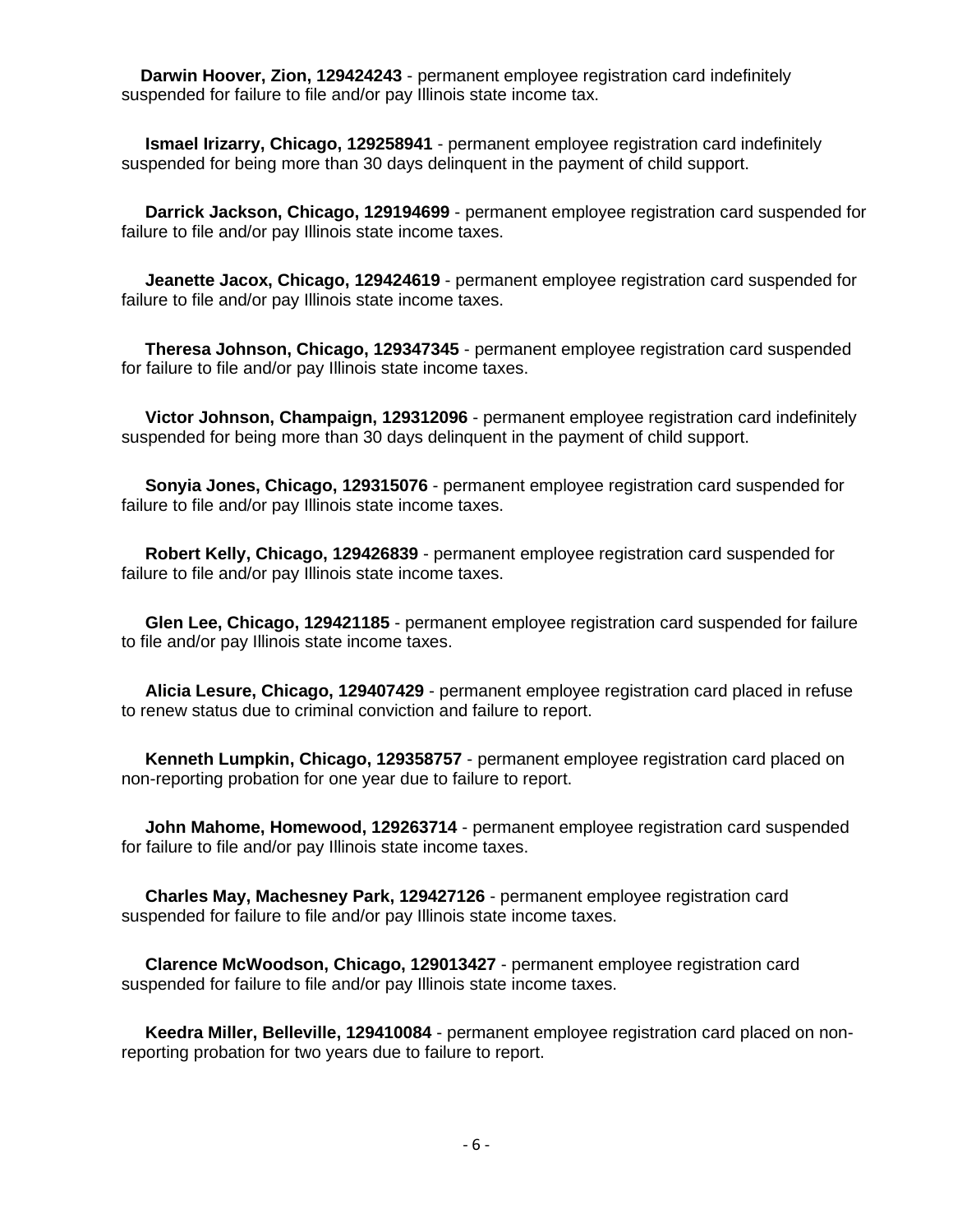**Darius Miller, Chicago, 129305641** - permanent employee registration card suspended for failure to file and/or pay Illinois state income taxes.

 **Safiya Muhammad, Chicago, 129300113** - permanent employee registration card suspended for failure to file and/or pay Illinois state income taxes.

 **Travis Noparstak, Palatine, 129417940** - permanent employee registration card suspended for failure to file and/or pay Illinois state income taxes.

 **Quinton Odum, Chicago, 129426257** - permanent employee registration card indefinitely suspended for being more than 30 days delinquent in the payment of child support.

 **Daniel Owens, Chicago, 129374949** - permanent employee registration card indefinitely suspended for being more than 30 days delinquent in the payment of child support.

 **Gaddis Price, Chicago, 129425812** - permanent employee registration card indefinitely suspended for being more than 30 days delinquent in the payment of child support.

 **Gralyn Reaves, Chicago, 129297612** - permanent employee registration card suspended for failure to file and/or pay Illinois state income taxes.

 **Timothy Rewis, Wauconda, 129342286** - permanent employee registration card suspended for unprofessional conduct likely to deceive the public by signing an affidavit of service of process containing false information.

 **Rafael Reyes, Chicago, 129367686** - permanent employee registration card placed on nonreporting probation for one year due to criminal conviction and failure to report.

 **Cardierre Robinson, Blue Island, 129400125** - permanent employee registration card revoked due to failure to report to the Department.

 **Roberto Rodriguez, Franklin Park, 129391183** - permanent employee registration card indefinitely suspended due to failure to report.

 **Jerome Scott, Chicago, 129427003** - permanent employee registration card suspended for failure to file and/or pay Illinois state income taxes.

 **Valerie Stewart, Chicago, 129435638** - permanent employee registration card issued and placed on non-reporting probation for two years.

 **Coretta Stokes, Chicago, 129425356** - permanent employee registration card suspended for failure to file and/or pay Illinois state income taxes.

 **Timothy Thomas, Gary, IN, 129040487** - permanent employee registration card indefinitely suspended.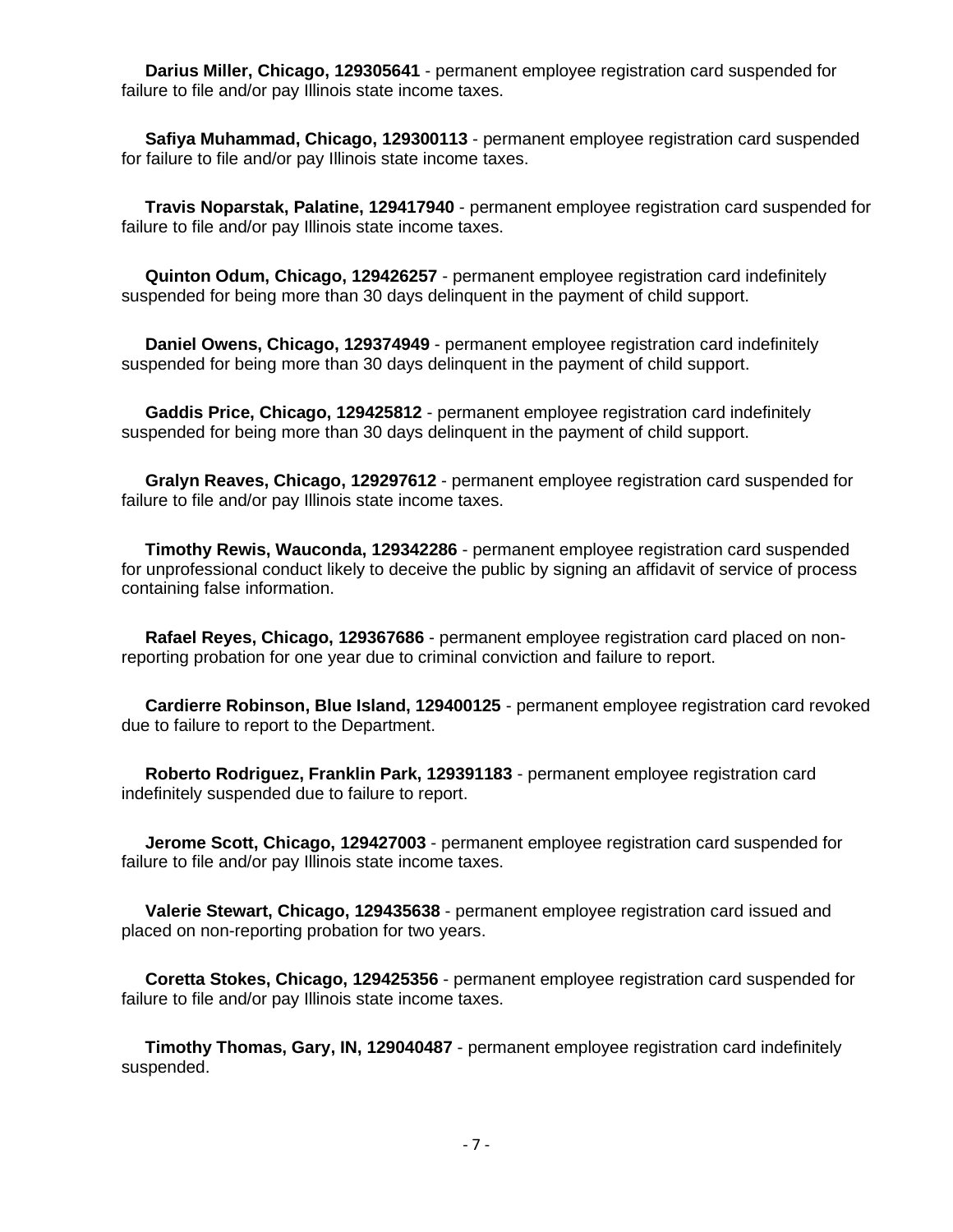**Patrick Thomas, Calumet City, 129414822** - permanent employee registration card suspended for failure to file and/or pay Illinois state income taxes.

 **Christopher Thompson, Park Forest, 129424666** - permanent employee registration card indefinitely suspended for being more than 30 days delinquent in the payment of child support.

 **Lupe Torres, Centralia, 129408123** - permanent employee registration card indefinitely suspended due to failure to report.

 **William Walker, Oak Lawn, 129419360** - permanent employee registration card suspended for failure to file and/or pay Illinois state income taxes.

 **Tomeki Webb, Chicago, 129421438** - permanent employee registration card suspended due to failure to file and/or pay Illinois state income tax.

 **Willie White, Chicago, 129373643** - permanent employee registration card indefinitely suspended for being more than 30 days delinquent in the payment of child support.

 **Michael Wilhoyt, Lockport, 129419948** - permanent employee registration card indefinitely suspended for being more than 30 days delinquent in the payment of child support.

 **Jade Willis, Chicago, 129391866** - permanent employee registration card placed on nonreporting probation for one year due to criminal conviction and failure to report.

 **Charmaine Wilson, Chicago, 129423849** - permanent employee registration card suspended for failure to file and/or pay Illinois state income taxes.

 **Cody Woods, Springfield, 129341373** - permanent employee registration card indefinitely suspended due to failure to report.

#### **IL ROOFING CONTRACTORS**

 **EZ Home Solutions LLC, Roseville, MN**, **104017558** - roofing contractor license indefinitely suspended for a minimum of three years and fined \$5,000 and **Robert O'Geay,105007175** roofing qualifying party designation indefinitely suspended for a minimum of three years for multiple violations of the Act.

 **Jesse Zarate Construction Services, Hoopeston, 104013779** - roofing contractor license reprimanded and fined \$5,000, owed jointly and severally with **Jesus Zarate, 105002944** - roofing qualifying party designation which is indefinitely suspended, but stayed, but reprimanded after used other unlicensed roofing company under common ownership and aiding and assisting unlicensed practice.

 **Justin Roofing and Repair, Hartford, 104017020** - roofing contractor license suspended for failure to file and/or pay Illinois state income taxes.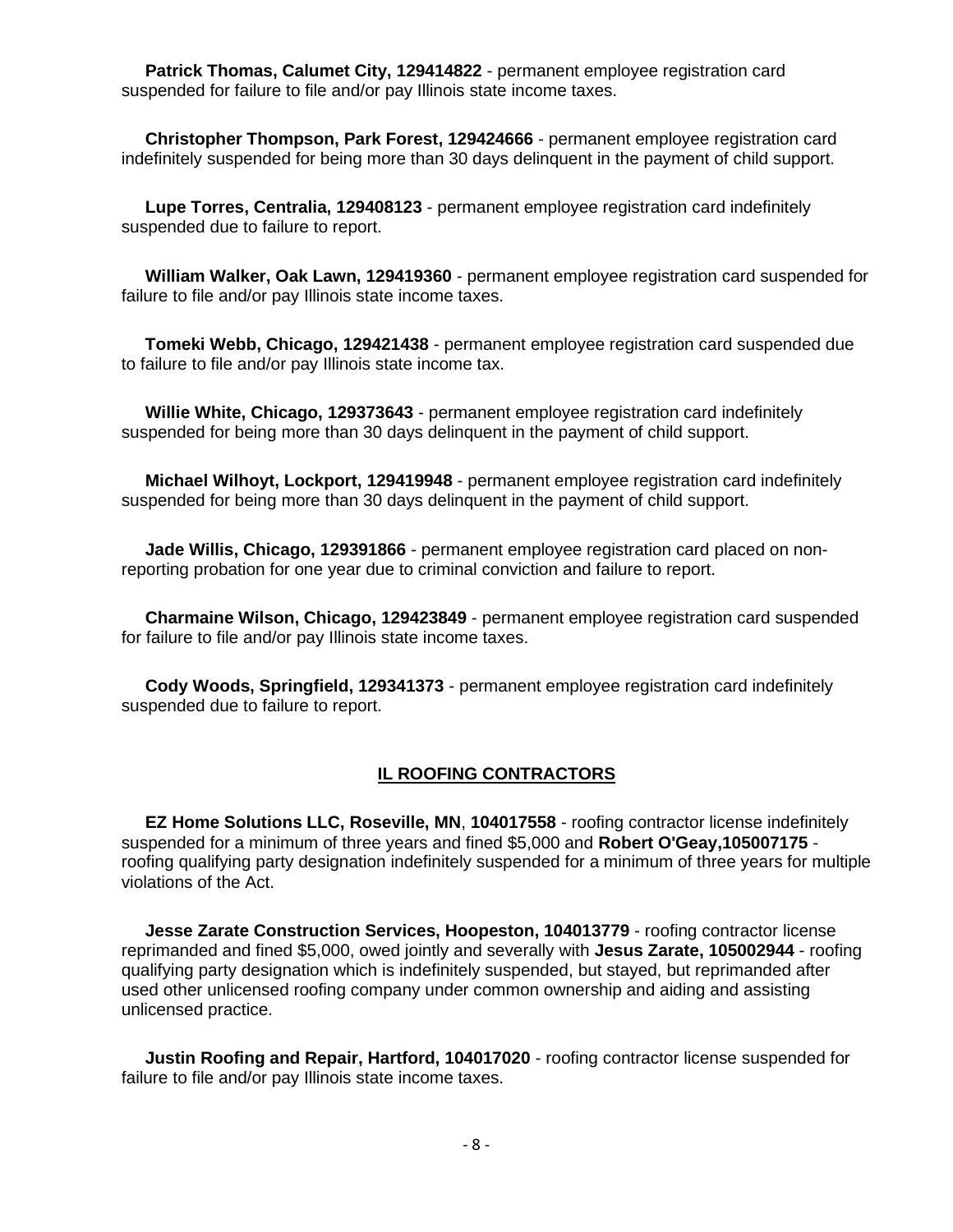#### **MEDICAL**

 **Ossama Abdellatif, Berwyn, 036108759** - physician and surgeon license indefinitely suspended for failure to submit to a compelled examination and until respondent undergoes said evaluation.

 **Andrew Kulik, Chicago, 036110750** - physician and surgeon license suspended for one year, followed by indefinite probation for a minimum of three year after respondent engaged in a boundary violation with a patient of his practice group.

 **Mary Palmore, Chicago, 036061973** - physician and surgeon license suspended for failure to file and/or pay Illinois state income taxes.

 **Vidal Sheen, St. Louis, MO, 036115778** - physician and surgeon license placed in refuse to renew status after he plead guilty to falsification of medical records in the federal criminal investigation.

 **Steven Shu, Edina, MN, 036149003** - physician and surgeon license issued with reprimand based on disciplinary history in the State of Minnesota.

 **Stanley Stancil, Centralia, 036149002** - physician and surgeon license issued with reprimand due to disclosure of the "Michigan Board of Medicine" required continuing medical education, and the "California Board" taking an adverse action, all based on the Michigan incident.

 **Steven Weber, Decatur, 036094972** - physician and surgeon license reprimanded and fined \$1,000 due to respondent's alleged improper and negligent treatment.

#### **NURSING**

 **Owen Bacucang, Chicago, 041355165** - registered nurse license automatically, indefinitely suspended for a minimum of 12 months due to a probation violation.

 **Laura Bastian, Tinley Park, 041331265** - registered nurse license automatically, indefinitely suspended for a minimum of six months due to failure to adhere to the terms of her probationary period.

 **Kristine Buhs, Gibson City, 041344111** - registered nurse license automatically, indefinitely suspended for a minimum of 12 months due to respondent's violation of probation.

 **Michael Calcaterra, Alton, 041273999** - registered nurse license placed on indefinite probation until respondent's probation status is lifted due to a sister-state discipline.

 **Nick Conol, Vernon Hills, 043113685** - licensed practical nurse license suspended for failure to file and/or pay Illinois state income taxes.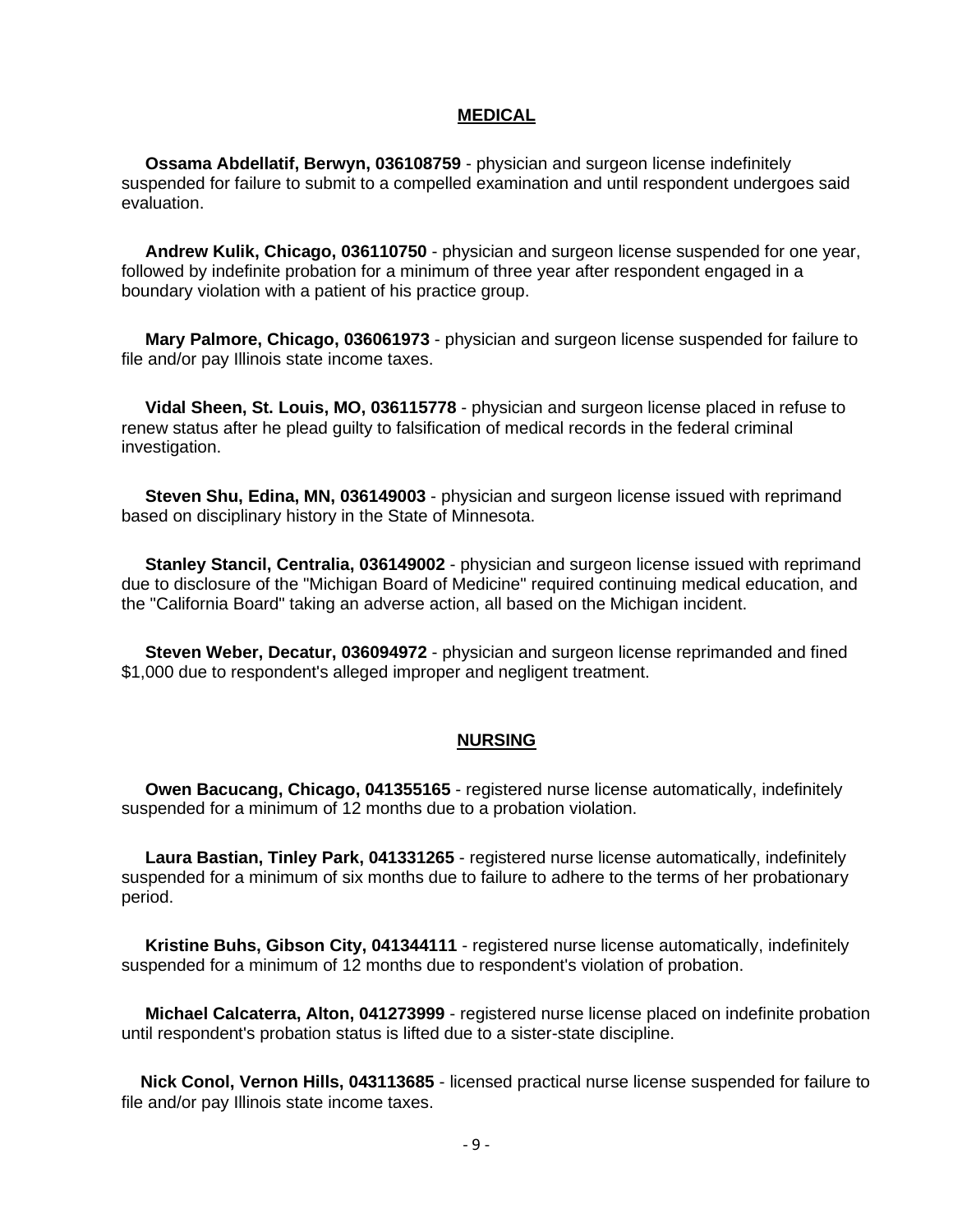**Romeo Contreras, Bartlett, 041363943** - registered nurse license automatically, indefinitely suspended for a minimum of 12 months due to a probation violation.

 **Miranda Donley, Swansea, 043113140** - licensed practical nurse license indefinitely suspended for a minimum of two years due to multiple criminal convictions.

 **Paula Dudley, Pekin, 041265559** - registered nurse license indefinitely suspended after respondent verbally abused one resident, placed a restraint on a second resident, and failed to report her termination from her former employer to the Department.

 **Sunshine Fegett, Decatur, 043101715** - licensed practical nurse license placed in refuse to renew status after respondent pled guilty to, and was found guilty of, Unlawful Possession of a Controlled Substance, a Class 4 Felony, before the Circuit Court of Macon County, Illinois in Case Number 2018CF932 and was sentenced to probation for a period of 24 months.

 **Kimberly Fowler, Swansea, 043082706** - licensed practical nurse license automatically revoked due to failure to adhere to the terms of her probationary period.

 **Jason Gaspar, Sunrise, FL, 041430167** - registered nurse license placed in refuse to renew status due to a sister-state discipline.

 **Barbara Hamlin, Springfield, 041382276** - registered nurse license automatically, indefinitely suspended for a minimum of 12 months due to respondent's violation of a Consent Order.

 **Nicole Hayes, Grayslake, 041356156** - registered nurse license automatically, indefinitely suspended for a minimum of 12 months due to respondent's violation of probation.

 **Dina Haywood, Calumet City, 041284919** - registered nurse license suspended for failure to file and/or pay Illinois state income tax.

 **Caren Hernandez, Surprise, AZ, 041328489** - registered nurse license reprimanded based on a sister-state discipline.

 **Susan Hogge, Taylorville, 043059801** - licensed practical nurse license automatically, indefinitely suspended for a minimum of 12 months due to a probation violation.

 **Rhonda Johnson, Plano, 041283957** - registered nurse license temporarily suspended due to impairment and unprofessional conduct.

 **Latasha Lee, Decatur, 041370928** - registered nurse license suspended for failure to file and/or pay Illinois state income tax.

 **Hwa Lee, Carpentersville, 043084788** - licensed practical nurse license suspended for failure to file and/or pay Illinois state income tax.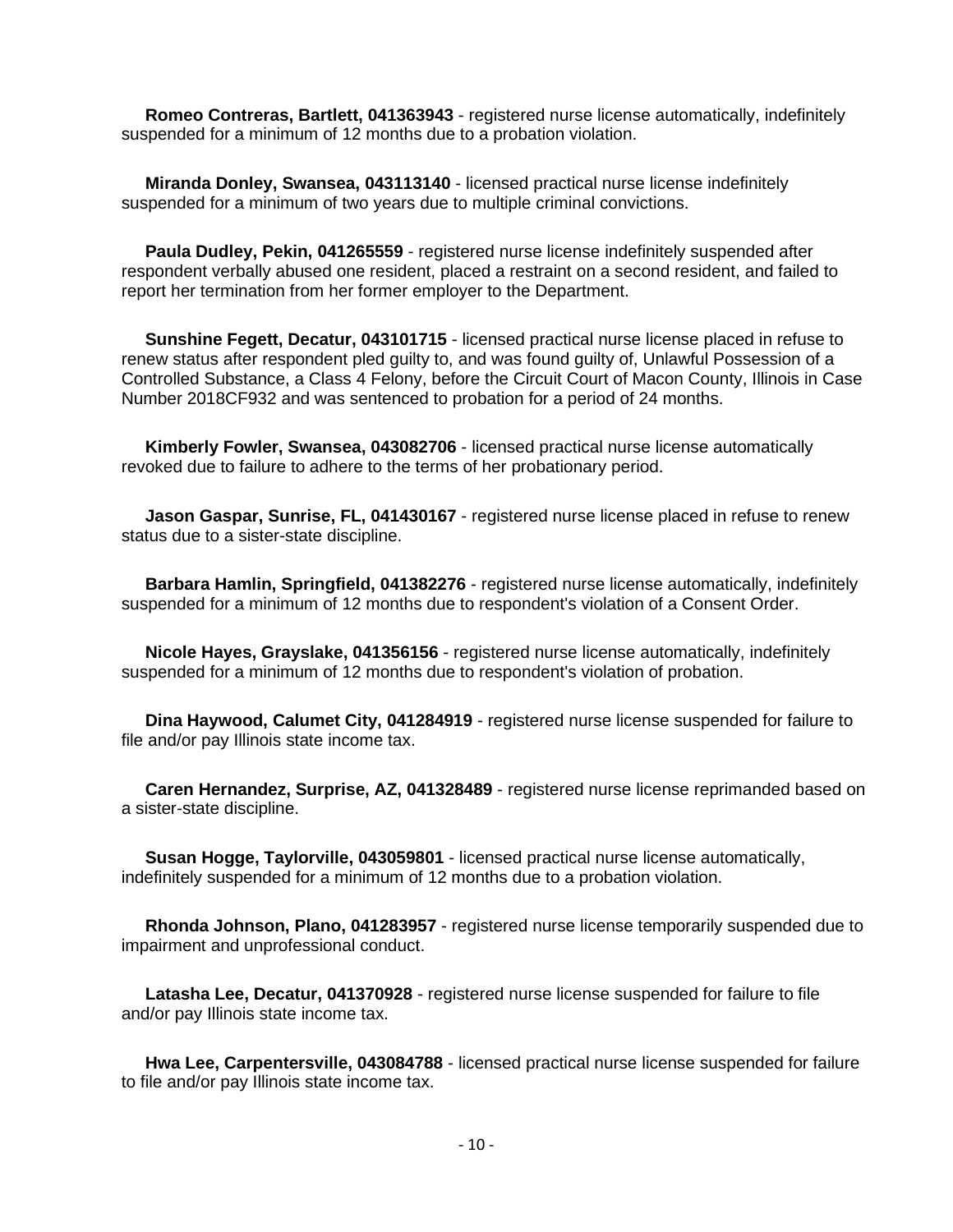**Yvetta Massey, Chicago, 041265569** - registered nurse license suspended for failure to file and/or pay Illinois state income tax.

 **Cynthia McCoy, Moline, 043105761** - licensed practical nurse license suspended for failure to file and/or pay Illinois state income taxes.

 **Sharon McNeal, Streator, 041397604** - registered nurse license indefinitely suspended for a minimum of four years for a felony theft conviction.

 **Swaleh Mohammed, Chicago, 041465470** - registered nurse license temporarily suspended, pending the completion of criminal proceedings, due to failure to comply with the terms of an Order Requiring Presence of Chaperone During Patient Encounters.

 **Onyinyechi Nwagwu, Park Forest, 043089607** - licensed practical nurse license suspended for failure to file and/or pay Illinois state income taxes.

 **Adaora Okeke, Bolingbrook, 041321385** - registered nurse license suspended for failure to file and/or pay Illinois state income taxes.

 **Gloria Parks, Calumet City, 043082276** - licensed practical nurse license suspended for failure to file and/or pay Illinois state income taxes.

 **Justin Payne, Country Club Hills, 043080192** - licensed practical nurse license suspended for failure to file and/or pay Illinois state income taxes.

 **Ashley Richardson, Chicago, 041453291** - registered nurse license suspended for failure to file and/or pay Illinois state income tax.

 **Elisabeth Schei, Downers Grove, 041404271** - registered nurse license temporarily suspended, pending completion of criminal proceedings, due to failure to comply with the terms of an Order Requiring the Presence of Chaperone During Patient Encounters.

 **Paula Staford, Joliet, 041328753** - registered nurse license suspended for failure to file and/or pay Illinois state income taxes.

 **Kelly Tiemens, Schererville, IN, 041447942** - registered nurse license indefinitely suspended for a minimum of 30 days because of the state of Indiana nursing board having issued an order for respondent to cease and desist the practice of nursing for allegations related to a positive screen and diversion of controlled substances from a facility in the state of Indiana.

 **La Taunja Weaver, Chicago, 043077883** - licensed practical nurse license suspended for failure to file and/or pay Illinois state income taxes.

 **Angie West, Gifford, 043072182** - licensed practical nurse license placed in refuse to renew status due to failure to report and unprofessional conduct.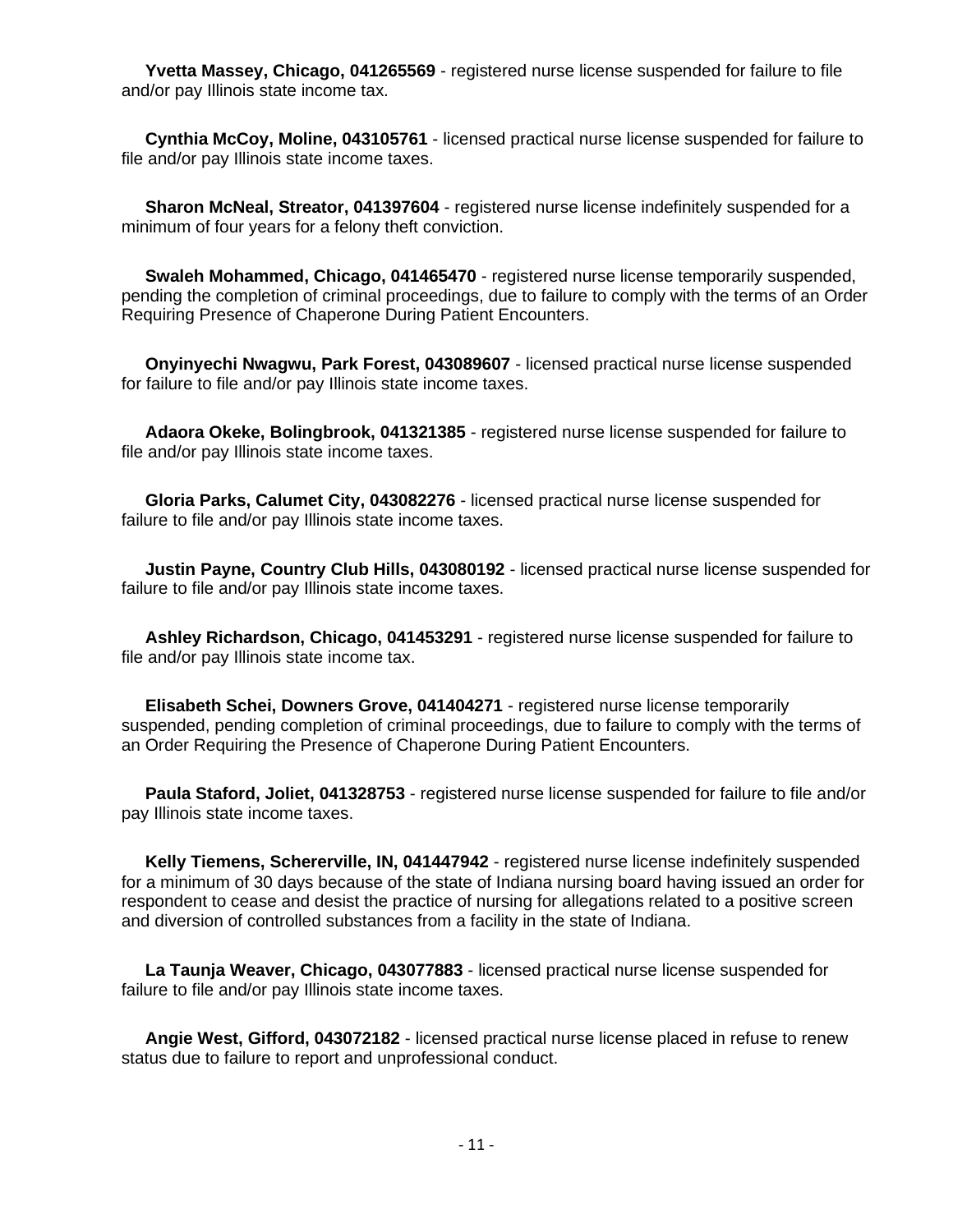**Elaine White, Cahokia, 041389838** - registered nurse license suspended for failure to file and/or pay Illinois state income tax.

## **ORTHOTICS, PROSTHETICS & PEDORTHICS**

 **Nilam Patel, Chicago, 212000173** - licensed pedorthist license suspended for failure to file and/or pay Illinois state income taxes.

### **PHARMACY**

 **Ikponmwosa Aghedo, Darien, 049159439** - pharmacy technician license suspended for failure to file and/or pay Illinois state income taxes.

 **Silver Carroll, Chicago, 049061850** - pharmacy technician license suspended for failure to file and/or pay Illinois state income tax.

 **Christina Chico, Chicago, 049209375** - pharmacy technician license placed in refuse to renew status due to a felony conviction.

 **Leah Cullison, East Moline, 049222544** - pharmacy technician license revoked due to engaging in the diversion of controlled substances.

 **CVS Specialty, Bartlett, TN, 054019598** - pharmacy license reprimanded due to discipline received in the state of Texas, Texas case number L-16-063.

 **CVS Specialty 1703, Redlands, CA, 054016425** - pharmacy license reprimanded due to discipline received in the state of Louisiana, Louisiana case number 17-0095.

 **Rebecca Douglas, Eldorado, 049244503** - pharmacy technician license indefinitely suspended due to having engaged in the diversion of controlled substances.

 **FMC Pharmacy Services, St. Petersburg, FL, 054014286** - pharmacy license reprimanded due to discipline received in the state of Texas.

 **Timothy Fullerton, Chicago, 049082505** - pharmacy technician license suspended for failure to file and/or pay Illinois state income taxes.

 **Glen Ellyn Pharmacy Inc., Glen Ellyn, 054002424** - pharmacy license placed on probation for two years due to multiple violations discovered during a routine inspection.

 **Healthcare Specialty Transaction Services LLC, Gainesville, GA, 054019821** - pharmacy license reprimanded due to discipline received in the state of Texas, Texas case number K-17- 032.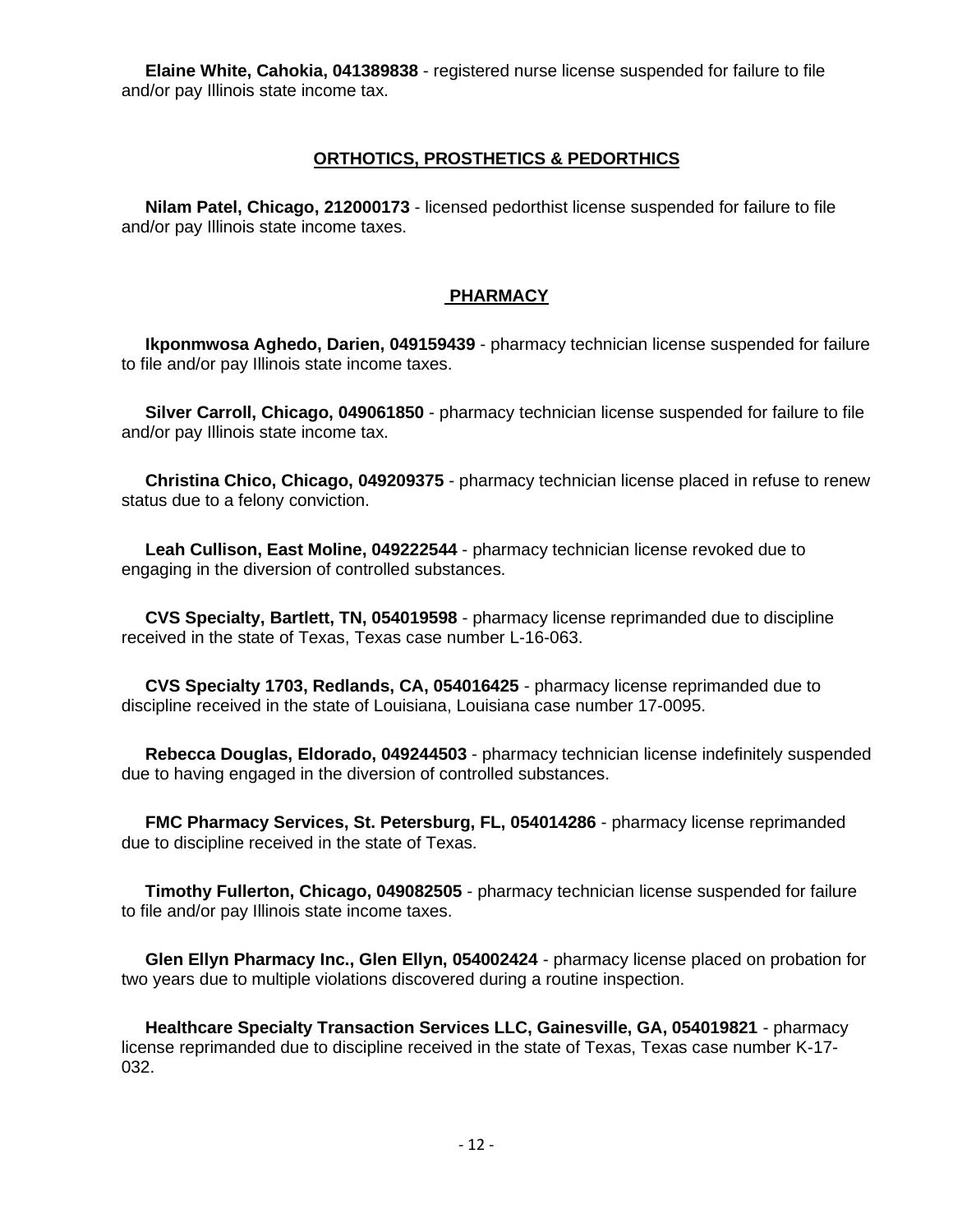**Keshawnda Hill, Chicago, 049245933** - pharmacy technician license revoked due to engaging in the diversion of controlled substances.

 **Joseph Knight, Washington, 051288806** - pharmacist license restored to indefinite probation for a minimum of two years effective upon payment of fees and filing of forms.

 **Robert Listecki, Oak Brook, 051025661** - pharmacist license placed on probation for two years due to multiple violations discovered during a routine inspection at Glen Ellyn Pharmacy while he was the pharmacist-in-charge.

 **Antwon Martin, Markham, 049264492** - pharmacy technician license issued and placed on indefinite probation.

 **Stephen Potts, Fairfield, 051302007** - pharmacist license issued and placed on indefinite probation for a minimum of three years due to a prior adverse action in the state of Indiana, Indiana case number 2018 IPB 0013, in which he was disciplined for having engaged in the diversion of controlled substances.

 **Shannon Price, Mattoon, 049170506** - pharmacy technician license revoked due to her having engaged in the diversion of controlled substances.

 **Jennifer Siefert, Phoenix, AZ, 051036576** - pharmacist license reprimanded due to multiple violations discovered during an inspection at a pharmacy owned and operated by Jennifer Siefert.

 **Wade Siefert, Dunlap, 051036934** - pharmacist license reprimanded due to multiple violations discovered during an inspection at a pharmacy owned and operated by Wade Siefert.

 **Todd Sigg, Effingham, 051040373** - pharmacist license placed on indefinite probation for a minimum of three years due to his being terminated from employment for a minimum of three years due to his being terminated from employment for a positive drug screen.

 **Seth Sturdivant, Decatur, 049241468** - pharmacy technician license indefinitely suspended due to having engaged in the diversion of controlled substances.

 **United Specialty Pharmacy, Euless, TX, 054019816** - pharmacy license reprimanded due to an Iowa sister-state violation.

 **Walgreens Mail Service Inc, Orlando, FL, 054015367** - pharmacy license reprimanded due to discipline received in the state of Texas, Texas case number H-16-003.

#### **PODIATRIST**

 **Kareem Raheem, Naperville, 016004724** - podiatrist license suspended for failure to file and/or pay Illinois state income taxes.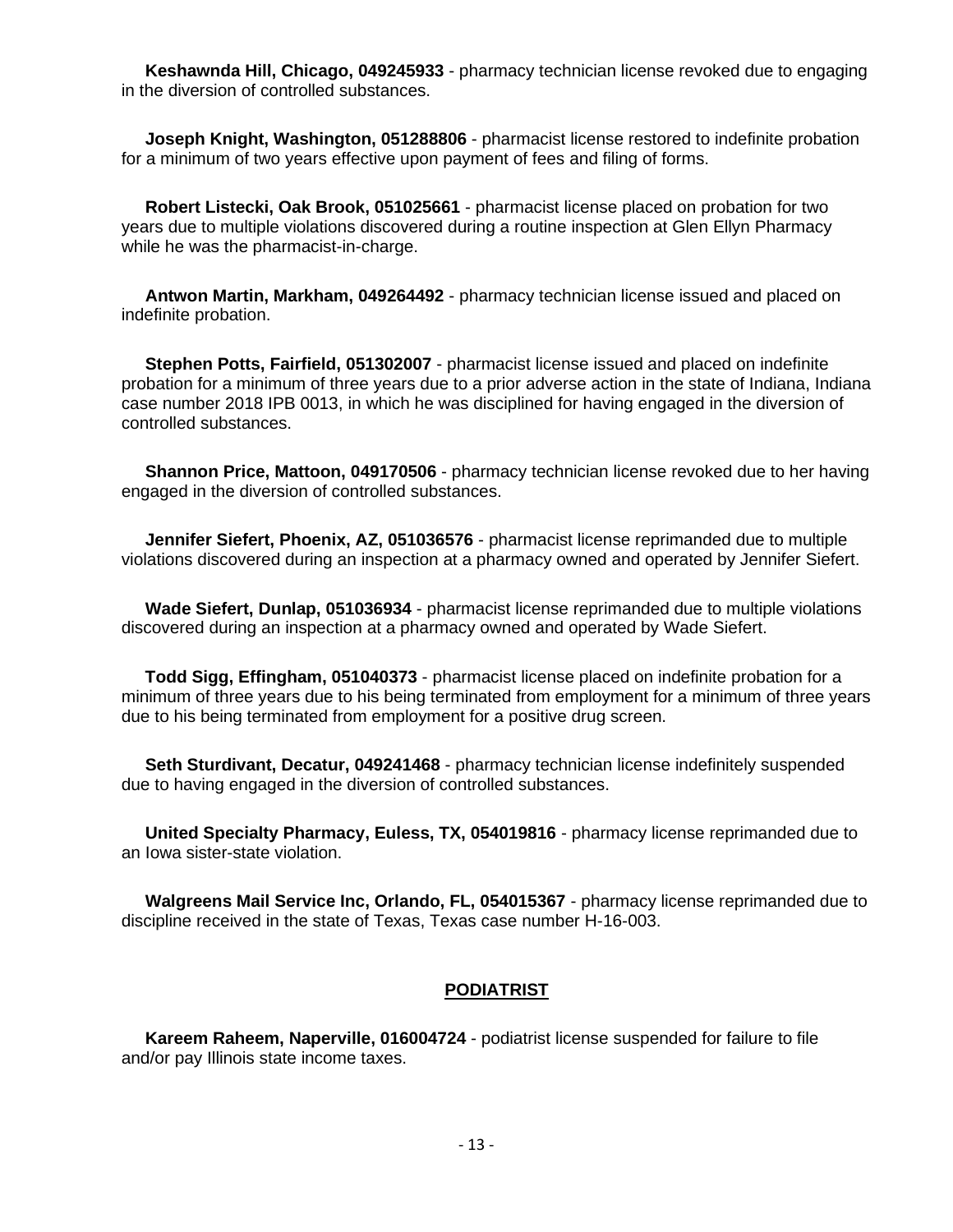# **PUBLIC ACCOUNTANT**

 **Ping Jiang, Chicago, 065031684** - licensed certified public accountant license suspended for failure to file and/or pay Illinois state income taxes.

## **SHORTHAND REPORTER**

 **Jeanette Rutz, Chicago, 084003809** - certified shorthand reporter license suspended for failure to file and/or pay Illinois state income taxes.

### **PROFESSIONAL ENGINEERS**

 **John Bussema, Lansing, 061032126** - enrolled professional engineer intern license suspended for failure to file and/or pay Illinois state income taxes.

# **DIVISION OF REAL ESTATE**

# **APPRAISAL**

 **Appraisal University, Portsmouth NH, 555000197** – licensed appraiser education provider license revoked and fined \$1,000 for failing to issue a certified transcript or certificate of completion to students who successfully completed education courses which comported with the rules adopted by the Department in furtherance of the Real Estate Appraiser Licensing Act.

 **Colin Austin, Beardstown, 553001538** - certified general real estate appraiser license suspended for failure to file and/or pay Illinois state income taxes.

 **Marsha Miller, Plainfield, 556000683** - certified residential real estate appraiser license suspended for failure to file and/or pay Illinois state income taxes.

 **Charles Schwarz, Chicago, 556000269** - certified residential real estate appraiser license indefinitely suspended and fined \$750 for failure to complete the required continuing education within the pre-renewal period of October 1, 2015 to September 30, 2019.

 **Gregory Ware, Chicago, 556004269** - certified residential real estate appraiser license suspended for failure to file and/or pay Illinois state income taxes.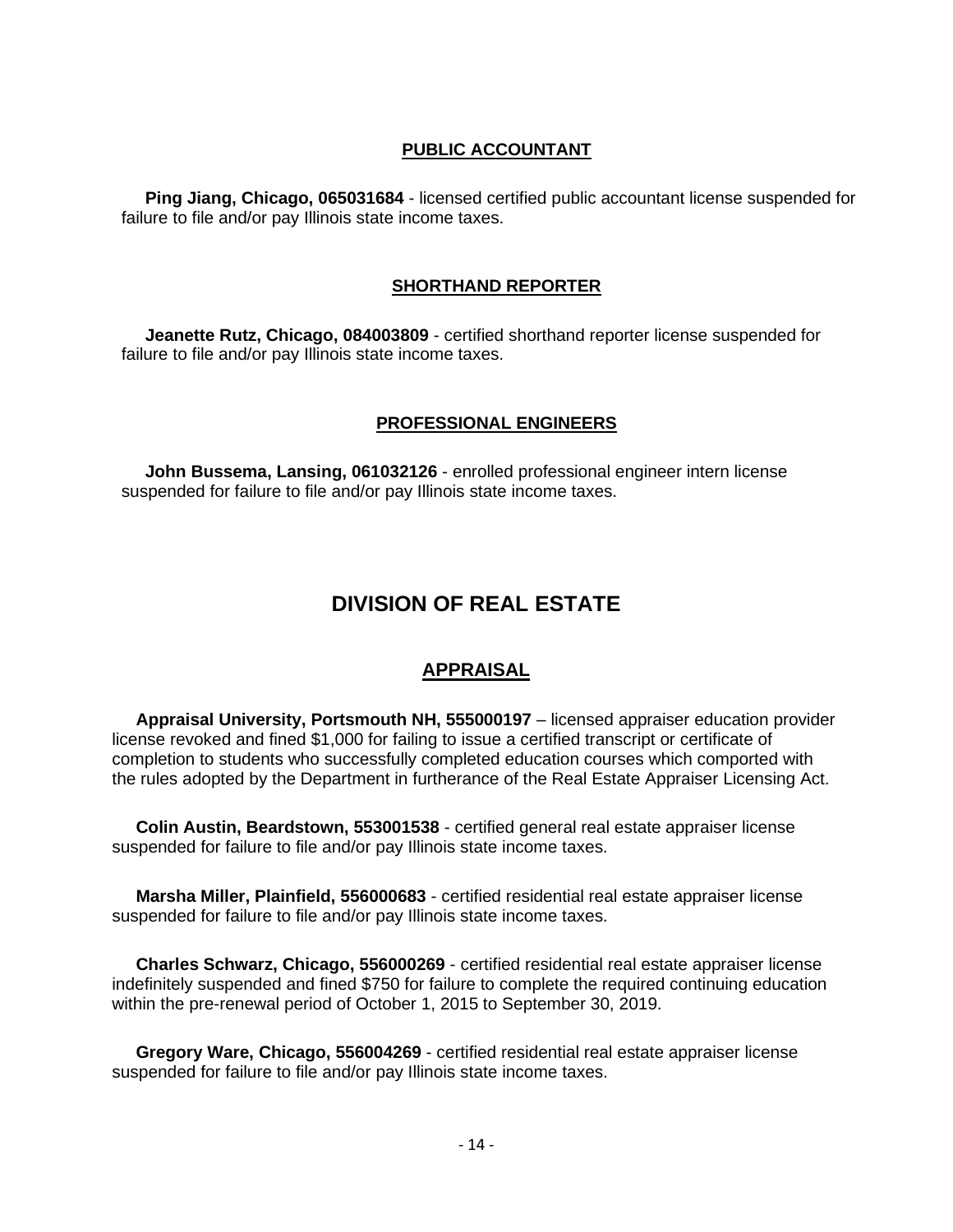## **HOME INSPECTOR**

 **Everett Ayres, Highland, 450003621** - home inspector license indefinitely suspended and fined \$1,000 for failure to complete his continuing education prior to renewing his license and for stating on his renewal application that he had completed the education.

 **Chris Carrig, Chicago, 450010902** - home inspector license indefinitely suspended and fined \$1,000 for failure to complete his continuing education prior to renewing his license and for stating on his renewal application that he had completed the education.

 **Thomas Corbett, Chicago, 450000450** - home inspector license indefinitely suspended and fined \$1,000 for failure to complete his continuing education prior to renewing his license and for stating on his renewal application that he had completed the education.

 **Lester Decarlo, Manhattan, 450003986** - home inspector license indefinitely suspended and fined \$1,000 for failure to complete his continuing education prior to renewing his license and for stating on his renewal application that he had completed the education.

 **Brian Donelson, Marion, 450010754** - home inspector license fined \$500 for failure to complete continuing education prior to renewing the license and for stating on the renewal application that the continuing education had been completed.

 **Richard Florczak, Chicago, 450011045** - home inspector's license indefinitely suspended and fined \$1,000 for failure to complete his continuing education prior to renewing his license and for stating on his renewal application that he had completed the education.

 **Robert Graham, Wentworth, SD, 450004084** - home inspector license indefinitely suspended and fined \$1,000 for failure to complete his continuing education prior to renewing his license and for stating on his renewal application that he had completed the education.

 **James House, Springfield, 450010262** - home inspector license indefinitely suspended and fined \$1,000 for failure to complete his continuing education prior to renewing his license and for stating on his renewal application that he had completed the education.

 **Richard Hyzy, Yorkville, 450004194** - home inspector license indefinitely suspended and fined \$1,000 for failure to complete his continuing education prior to renewing his license and for stating on his renewal application that he had completed the education.

 **Patrick Jachym, Grayslake, 450010408** - home inspector license indefinitely suspended and fined \$1,000 for failure to complete his continuing education prior to renewing his license and for stating on his renewal application that he had completed the education.

 **Thomas Kennedy, Evergreen Park, 450011001** - home inspector license fined \$500 for failure to complete continuing education prior to renewing the license and for stating on the renewal application that the continuing education had been completed.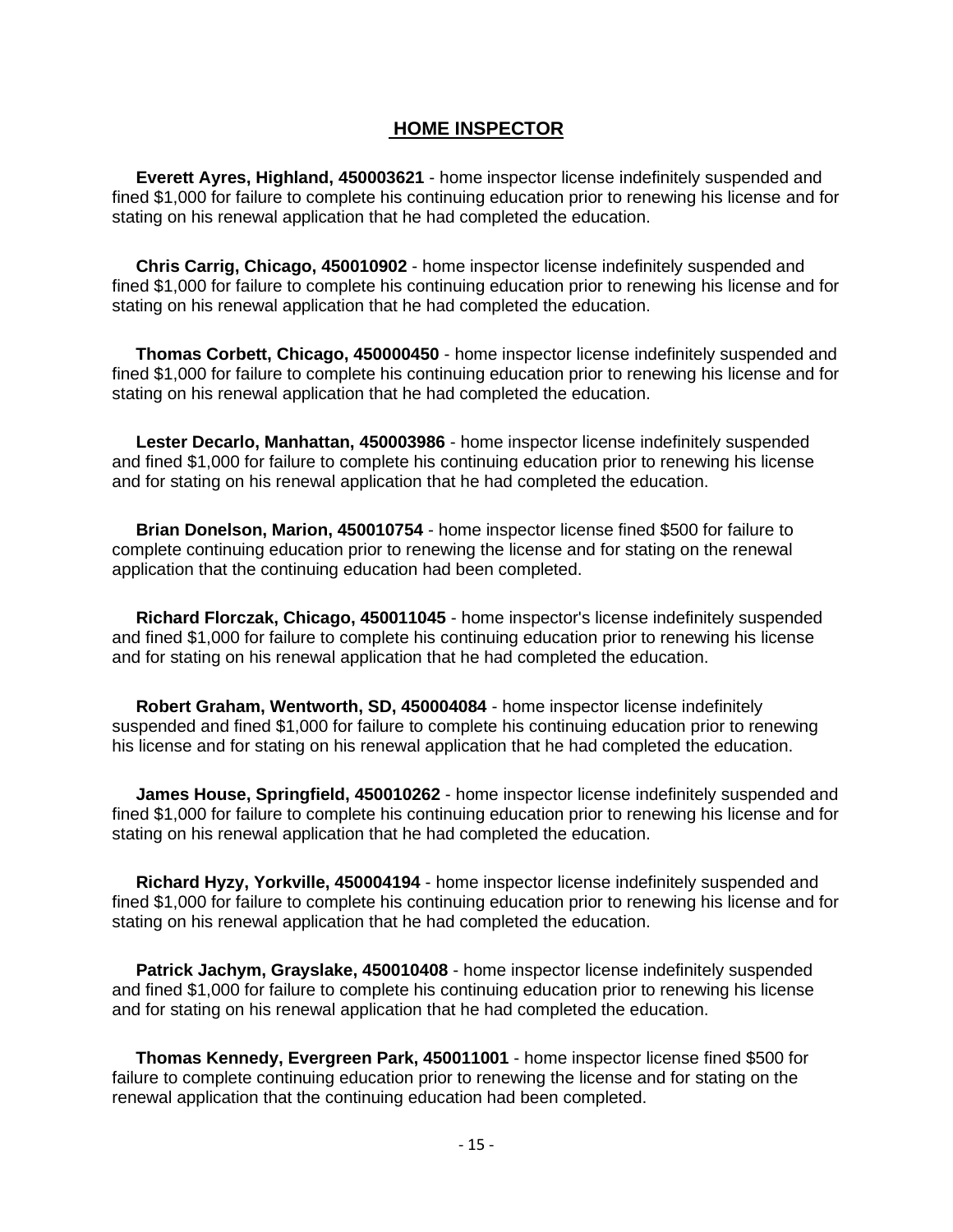**Leonid Krasner, Vernon Hills, 450001491** - home inspector license indefinitely suspended and fined \$1,000 for failure to complete his continuing education prior to renewing his license and for stating on his renewal application that he had completed the education.

 **John Miller, Romeoville, 450002549** - home inspector license indefinitely suspended and fined \$1,000 for failure to complete his continuing education prior to renewing his license and for stating on his renewal application that he had completed the education.

 **Kristofer Pagliaro, Mokena, 450010918** - home inspector license indefinitely suspended and fined \$1,000 for failure to complete his continuing education prior to renewing his license and for stating on his renewal application that he had completed the education.

 **William Peterson, Batavia, 450000204** - home inspector license indefinitely suspended and fined \$1,000 for failure to complete his continuing education prior to renewing his license and for stating on his renewal application that he had completed the education.

 **Joseph Robertson, Joliet, 450002279** - home inspector license indefinitely suspended and fined \$1,000 for failure to complete his continuing education prior to renewing his license and for stating on his renewal application that he had completed the education.

 **Mark Robinson, Chicago, 450011132** - home inspector license indefinitely suspended and fined \$1,000 for failure to complete his continuing education prior to renewing his license and for stating on his renewal application that he had completed the education.

 **Gregory Ware, Chicago, 450011910** - home inspector license suspended for failure to file and/or pay Illinois state income taxes.

 **Peter Weers, Chicago, 450000826** - home inspector license indefinitely suspended and fined \$1,000 for failure to complete his continuing education prior to renewing his license and for stating on his renewal application that he had completed the education.

 **Lewis Zahara, Arlington Heights, 450002904** - home inspector license indefinitely suspended and fined \$1,000 for failure to complete his continuing education prior to renewing his license and for stating on his renewal application that he had completed the education.

## **REAL ESTATE**

 **John Albee, Bloomington, 475071164** - real estate broker license fined \$1,000 for failure to complete continuing education prior to renewing the license and for stating on the renewal application that the continuing education had been completed.

 **Moiz Ali, Glendale Heights, 475166741** - real estate broker license fined \$1,000 for failure to complete continuing education prior to renewing the license and for stating on the renewal application that the continuing education had been completed.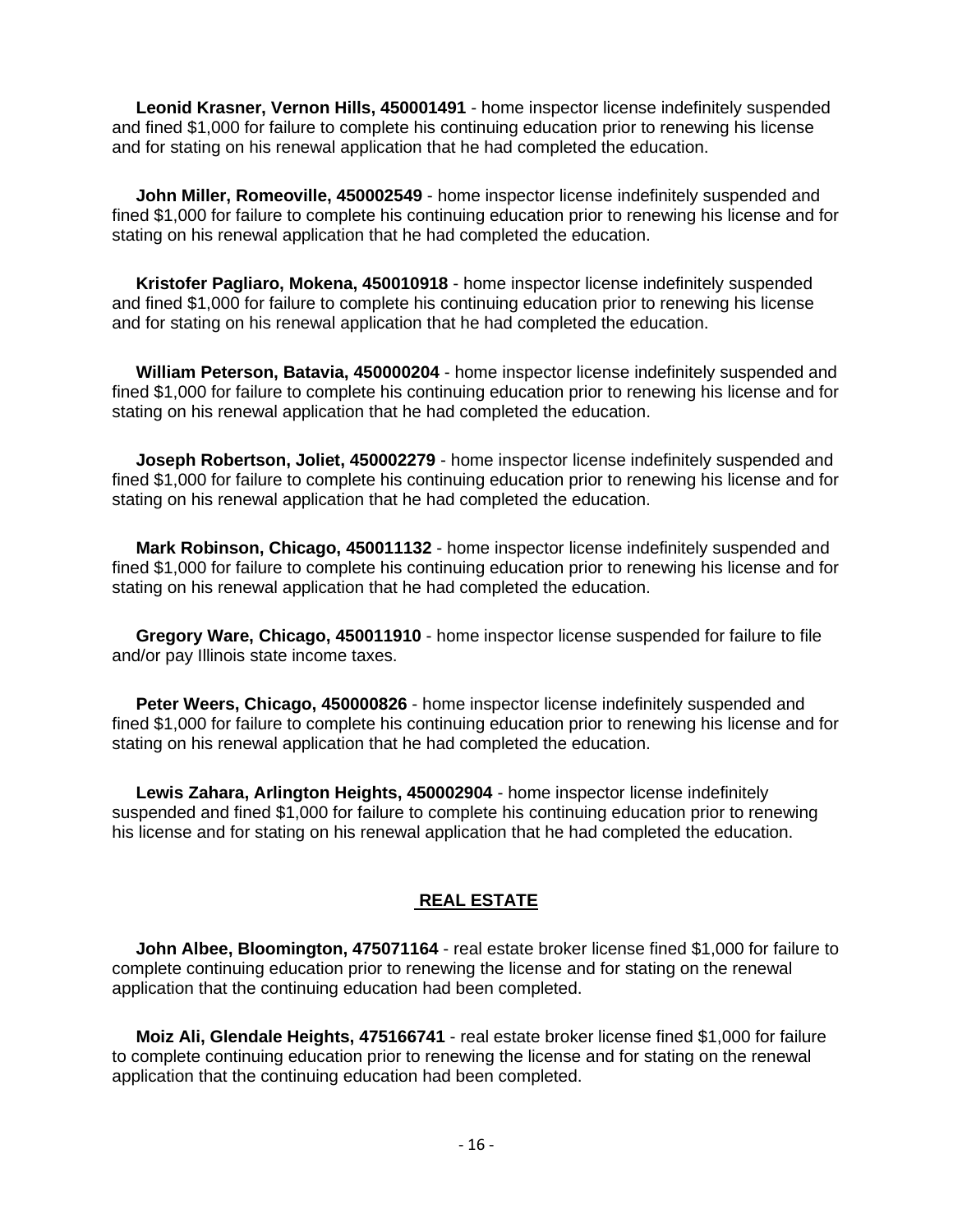**Jarrett Ballard, Rockford, 471019777** - real estate managing broker license suspended for being more than 30 days delinquent in the payment of child support.

 **Bill Barnes, Chicago, 475129932** - real estate broker license surrendered for failure to complete continuing education prior to renewing the license and for stating on the renewal application that the continuing education had been completed.

 **Lottie Bartol, Lemont, 475145607** - real estate broker license fined \$1,000 for failure to complete continuing education prior to renewing the license and for stating on the renewal application that the continuing education had been completed.

 **Heather Battaglia, Oak Brook, 475149193** - real estate broker license fined \$1,000 for failure to complete continuing education prior to renewing the license and for stating on the renewal application that the continuing education had been completed.

 **Jacqueline Beatka, Chicago, 475160870** - real estate broker license fined \$1,000 for failure to complete continuing education prior to renewing the license and for stating on the renewal application that the continuing education had been completed.

 **Dominique Brown-Hagger, Joliet, 475178742** - real estate broker license suspended for failure to file and/or pay Illinois state income taxes.

 **Thomas Caravette, Chicago, 471017023** - real estate managing broker license fined \$1,500 for failure to complete his continuing education prior to renewing his license and for stating on his renewal application that he had completed the education.

 **Kassandra Carey, Chicago Ridge, 475167018** - real estate broker license fined \$1,000 for failure to complete continuing education prior to renewing the license and for stating on the renewal application that the continuing education had been completed.

 **Scott Covey, Carol Stream, 471014713** - real estate managing broker's license surrendered for failure to complete continuing education during the pre-renewal period prior to renewing his license in 2015 and 2017.

 **Miguel Cuevas, Chicago, 475169301** - real estate broker license suspended for failure to file and/or pay Illinois state income taxes.

 **Christopher Doyle, Chicago, 475156245** - real estate broker license revoked for a minimum of one year and fined \$9,000 for falsifying his name on nine real estate contracts to avoid triggering a risk-management measure put in place by a purchaser of mortgage loans, engaging in a continued course of substantial misrepresentation and dishonorable conduct and unethical conduct was in direct violation of 225 ILCS 454/20-20 (a)(5), (10), (12), (21), (25), and  $(40)$ .

 **James Flowers, Charlotte NC, 471018023** - real estate managing broker license fined \$1,500 for failure to complete his continuing education prior to renewing his license and for stating on his renewal application that he had completed the education.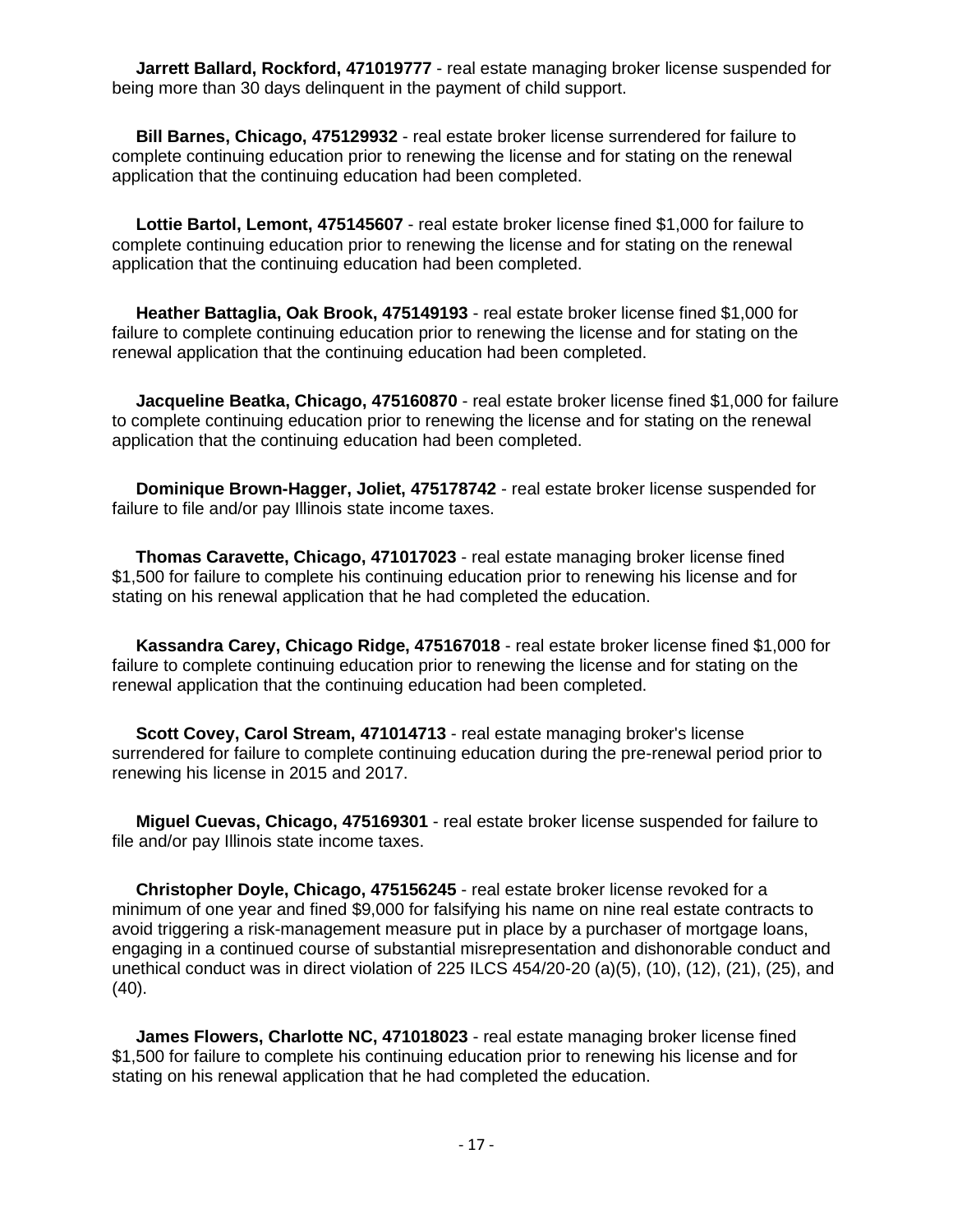**Angela Ford, Chicago, 471016629** - real estate managing broker license suspended for failure to file and/or pay Illinois state income taxes.

 **Billie Jean Forrester, Chicago, 471015802** - real estate managing broker license suspended for failure to file and/or pay Illinois state income taxes.

 **Sherry Forshee, Danville, 471013797** - real estate managing broker license surrendered for failure to complete continuing education during the pre-renewal period prior to renewing her license in 2017.

 **Ankeit Ghai, Palatine, 475176553** - real estate broker license suspended for failure to file and/or pay Illinois state income taxes.

 **Jaclyn Gilbert, Lockport, 475141362** - real estate broker license suspended for failure to file and/or pay Illinois state income taxes.

 **Thomas Gorman, Rosemont, 475144964** - real estate broker license fined \$1,000 for failure to complete continuing education prior to renewing the license and for stating on the renewal application that the continuing education had been completed.

 **Moshe Goykhman, Chicago, 471020036** - real estate managing broker license fined \$1,000 for failure to complete continuing education prior to renewing the license and for stating on the renewal application that the continuing education had been completed.

 **Yarnell Green, Oak Park, 471017803** - real estate managing broker license fined \$1,500 for failure to complete his continuing education prior to renewing his license and for stating on his renewal application that he had completed the education.

 **Dawn Hansel, Oakbrook Terrace, 475185590** – real estate broker license issued and placed on probation for 18 months due to a prior criminal conviction and failure to disclose conviction on a prior application.

 **Justin Henry, Homestead FL, 471019947** - real estate managing broker license fined \$1,000 for failure to complete continuing education prior to renewing the license and for stating on the renewal application that the continuing education had been completed.

 **Dwayne Hirsch, Chicago, 475163798** - real estate broker license indefinitely suspended for being more than 30 days delinquent in the payment of child support.

 **Benjamin Horowitz, Chicago, 475167063** - real estate broker license fined \$1,000 for failure to complete continuing education prior to renewing the license and for stating on the renewal application that the continuing education had been completed.

 **Anthony Ivy, Chicago, 475177782** - real estate broker license suspended for failure to file and/or pay Illinois state income taxes.

 **Kinan Junejo, South Barrington, 471013053** - real estate managing broker license suspended for failure to file and/or pay Illinois state income taxes.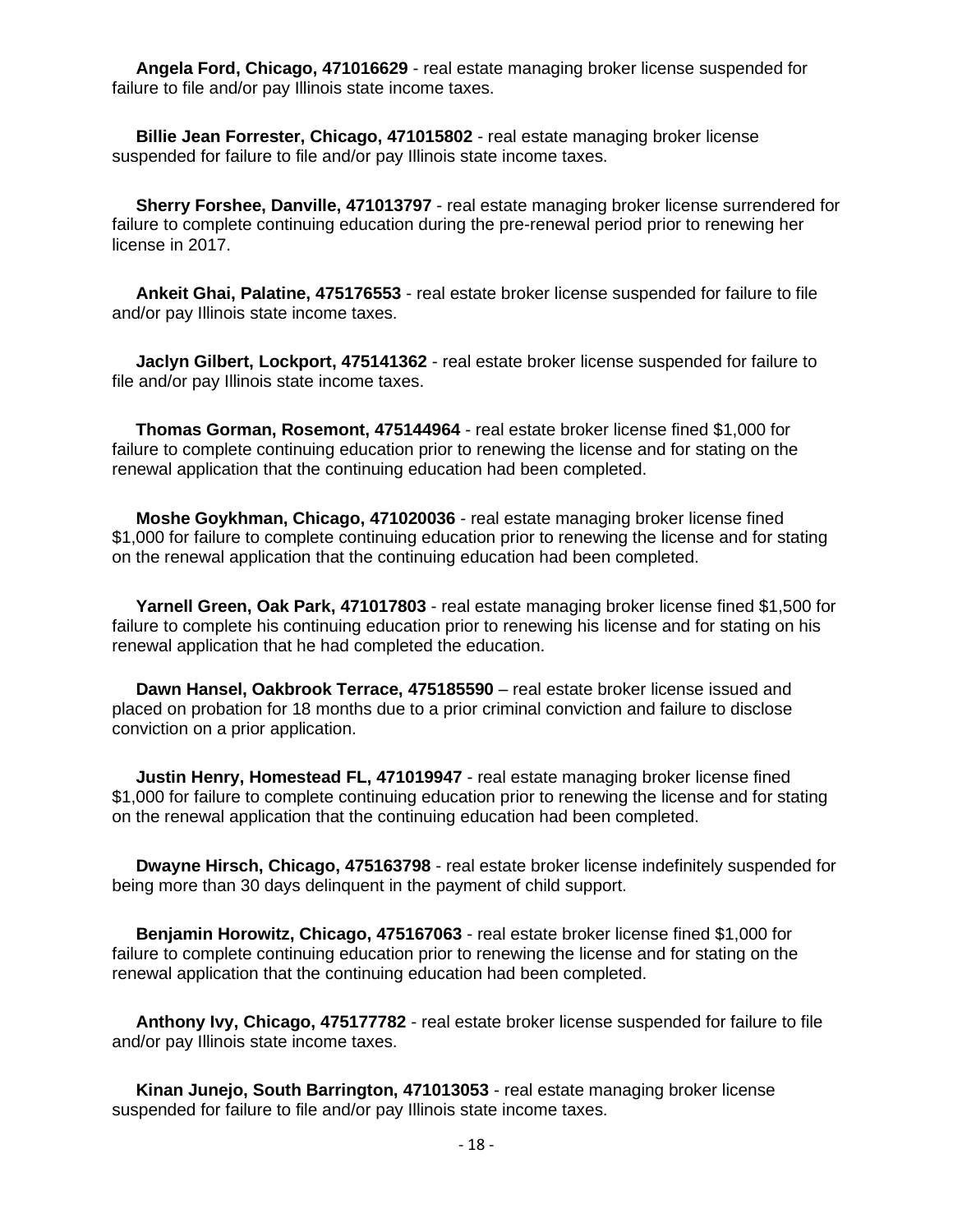**Jeffrey Kallas, Chicago, 475160910** - real estate broker license fined \$1,000 for failure to complete continuing education prior to renewing the license and for stating on the renewal application that the continuing education had been completed.

 **Tabish Khan, Chicago, 475164584** - real estate broker license fined \$1,000 for failure to complete continuing education prior to renewing the license and for stating on the renewal application that the continuing education had been completed.

 **Jonathan Knight, Hoffman Estates, 471005342** - real estate managing broker license suspended for failure to file and/or pay Illinois state income taxes.

 **Angelo Kourouklis, Niles, 475143044** - real estate broker license fined \$1,000 for failure to complete continuing education prior to renewing the license and for stating on the renewal application that the continuing education had been completed.

 **Kathleen Krueger, Huntley, 471011993** - real estate managing broker license fined \$1,500 for failure to complete her continuing education prior to renewing her license and for stating on she renewal application that she had completed the education.

 **Jerry Lamont Stanford, Orland Park, 475166354** - real estate broker license suspended for failing to file and/or pay Illinois state income taxes.

 **Spencer Lindahl, Chandler AZ, 471018310** - real estate managing broker license fined \$1,500 for failure to complete his continuing education prior to renewing his license and for stating on his renewal application that he had completed the education.

 **Alex Loyfman, Skokie, 471015290** - real estate managing broker license and **AM Realty Management Inc, Skokie, 478026749 -** real estate corporation license fined \$2,000, owed jointly and severally, for operating under the name of Standard & Partners Properties, LLC without notice to the Department, and for failing to properly supervise their brokers and leasing agents.

 **Diane McGuire, Lake Forest, 475161324** - real estate broker license fined \$1,000 for failure to complete continuing education prior to renewing the license and for stating on the renewal application that the continuing education had been completed.

 **Olir Mehmeti, Chicago, 471015394** - real estate managing broker license fined \$1,500 for failure to complete his continuing education prior to renewing his license and for stating on his renewal application that he had completed the education.

 **Terence Murphy, Grayslake, 475151517** - real estate broker license surrendered for failure to complete continuing education prior to renewing the license and for stating on the renewal application that the continuing education had been completed.

 **Mark Nowak, Chicago, 471011232** - real estate managing broker license fined \$1,000 for allowing potential buyers to remain in a client's property without supervision.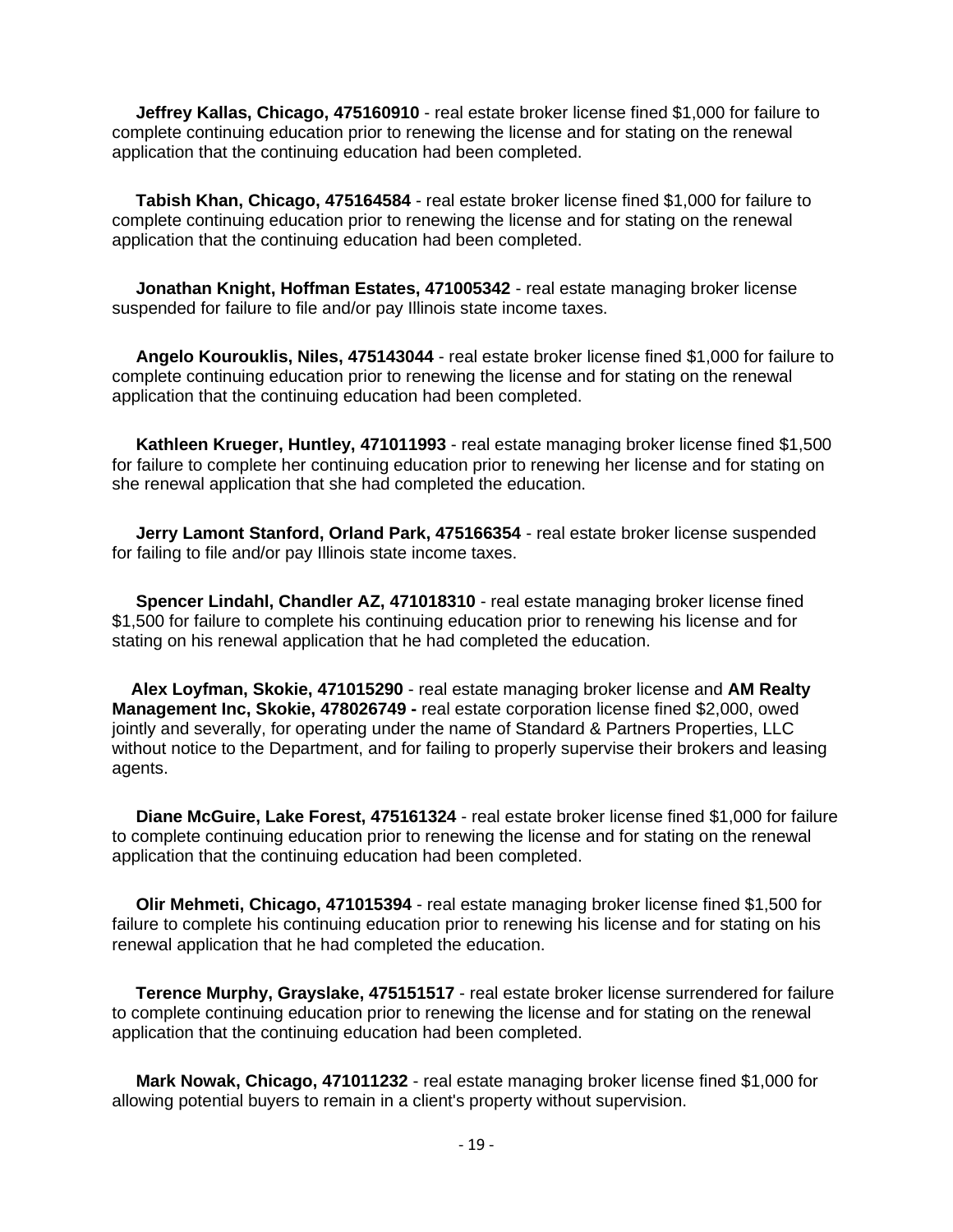**Alma Olvera, Orland Park, 475104959** - real estate broker license fined \$1,000 for failure to complete continuing education prior to renewing the license and for stating on the renewal application that the continuing education had been completed.

 **Craig Palmer, Chicago, 471012609** - real estate managing broker license suspended for failure to file and/or pay Illinois state income taxes.

 **Bhargav Patel, Chicago, 475166669** - real estate broker license fined \$1,000 for failure to complete continuing education prior to renewing the license and for stating on the renewal application that the continuing education had been completed.

 **Joseph Peterchak, Hinsdale, 475166810** - real estate broker license fined \$1,000 for failure to complete continuing education prior to renewing the license and for stating on the renewal application that the continuing education had been completed.

 **Rosalie Pichman, Warrenville, 475142446** - real estate broker license fined \$1,000 for failure to complete continuing education prior to renewing the license and for stating on the renewal application that the continuing education had been completed.

 **Jennifer Post, Lisle, 473001949** - real estate leasing agent license fined \$750 for failure to complete continuing education prior to renewing the license and for stating on the renewal application that the continuing education had been completed.

 **Kenda Razko, Chicago, 475156269** - real estate broker license fined \$1,000 for failure to complete continuing education prior to renewing the license and for stating on the renewal application that the continuing education had been completed.

 **Jason Reiner, Chicago, 471006193** - real estate managing broker license fined \$1,000 for failure to disclose his financial relationship to parties in two transactions and failing to obtain written authorization to act as a dual agent.

 **Anatoliy Revenko, Northbrook, 471006538** - real estate managing broker license fined \$1,500 for failure to complete his continuing education prior to renewing his license and for stating on his renewal application that he had completed the education.

 **Michel Rosenthal, Chicago, 475160137** - real estate broker license fined \$1,000 for failure to complete continuing education prior to renewing the license and for stating on the renewal application that the continuing education had been completed.

 **Danny Ross, Chicago, 475102241** - real estate broker license suspended for failing to file and/or pay Illinois state income taxes.

 **Andrew Rukavina, Mundelein, 471006826** - real estate managing broker license suspended for failure to file and/or pay Illinois state income taxes.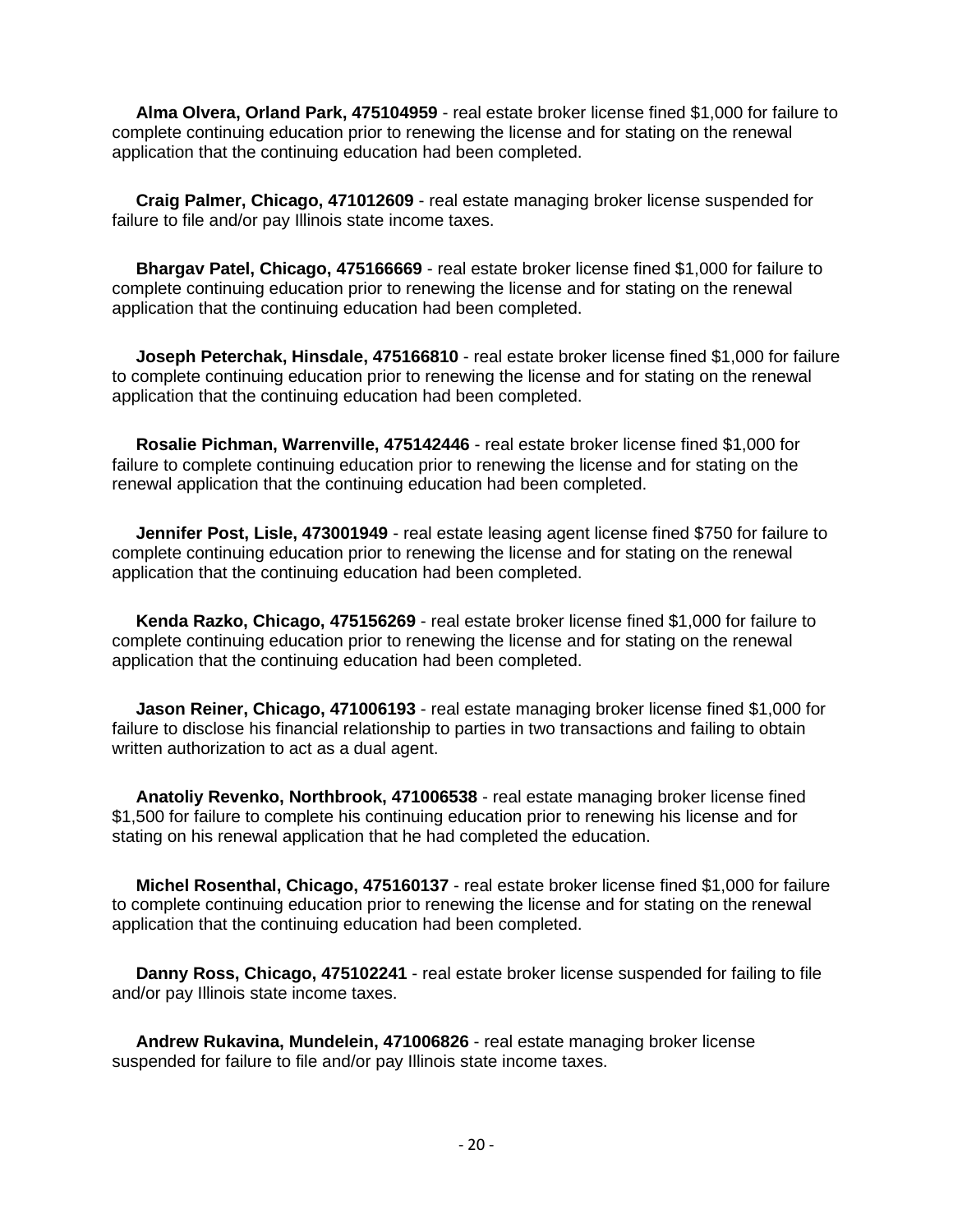**Rene Dawn Schneider-Sheikh, Denver CO, 475127408** - real estate broker license surrendered for failure to complete continuing education prior to renewing the license and for stating on the renewal application that the continuing education had been completed.

 **Nina Smith-Flowers, Chicago, 473010372** - real estate leasing agent license fined \$750 for failure to complete continuing education prior to renewing the license and for stating on the renewal application that the continuing education had been completed.

 **Dimitry Spector, Vernon Hills, 471020050** - real estate managing broker license surrendered for failure to complete continuing education prior to renewing the license and for stating on the renewal application that the continuing education had been completed.

 **John Stacho, Westchester, 475168403** - real estate broker license fined \$1,000 for failure to complete continuing education prior to renewing the license and for stating on the renewal application that the continuing education had been completed.

 **Larry Swank, Mishawaka IN, 471014149** - real estate managing broker license fined \$1,500 for failure to complete his continuing education prior to renewing his license and for stating on his renewal application that he had completed the education.

 **Andrzej Szorc, Chicago, 475143540** - real estate broker license fined \$1,000 for failure to complete continuing education prior to renewing the license and for stating on the renewal application that the continuing education had been completed.

 **John Taylor, Vernon Hills, 471017695** - real estate managing broker license fined \$1,500 for failure to complete his continuing education prior to renewing his license and for stating on his renewal application that he had completed the education.

 **Zack Thiel, Galesburg, 475163980** - real estate broker license fined \$1,000 for failure to complete continuing education prior to renewing the license and for stating on the renewal application that the continuing education had been completed.

 **Erin Torney, Saint Louis MO, 475165986** - real estate broker license fined \$1,000 for failure to complete continuing education prior to renewing the license and for stating on the renewal application that the continuing education had been completed.

 **John Voules, Chicago, 475165668** - real estate broker license fined \$1,000 for failure to complete continuing education prior to renewing the license and for stating on the renewal application that the continuing education had been completed.

 **David Warner, Hinsdale, 475156811** - real estate broker license fined \$1,000 for failure to complete continuing education prior to renewing the license and for stating on the renewal application that the continuing education had been completed.

 **Guirlaine Wheeler, Evanston, 473012216** - real estate leasing agent license fined \$1,500 for failure to complete continuing education prior to renewing the license and for stating on the renewal application that the continuing education had been completed.